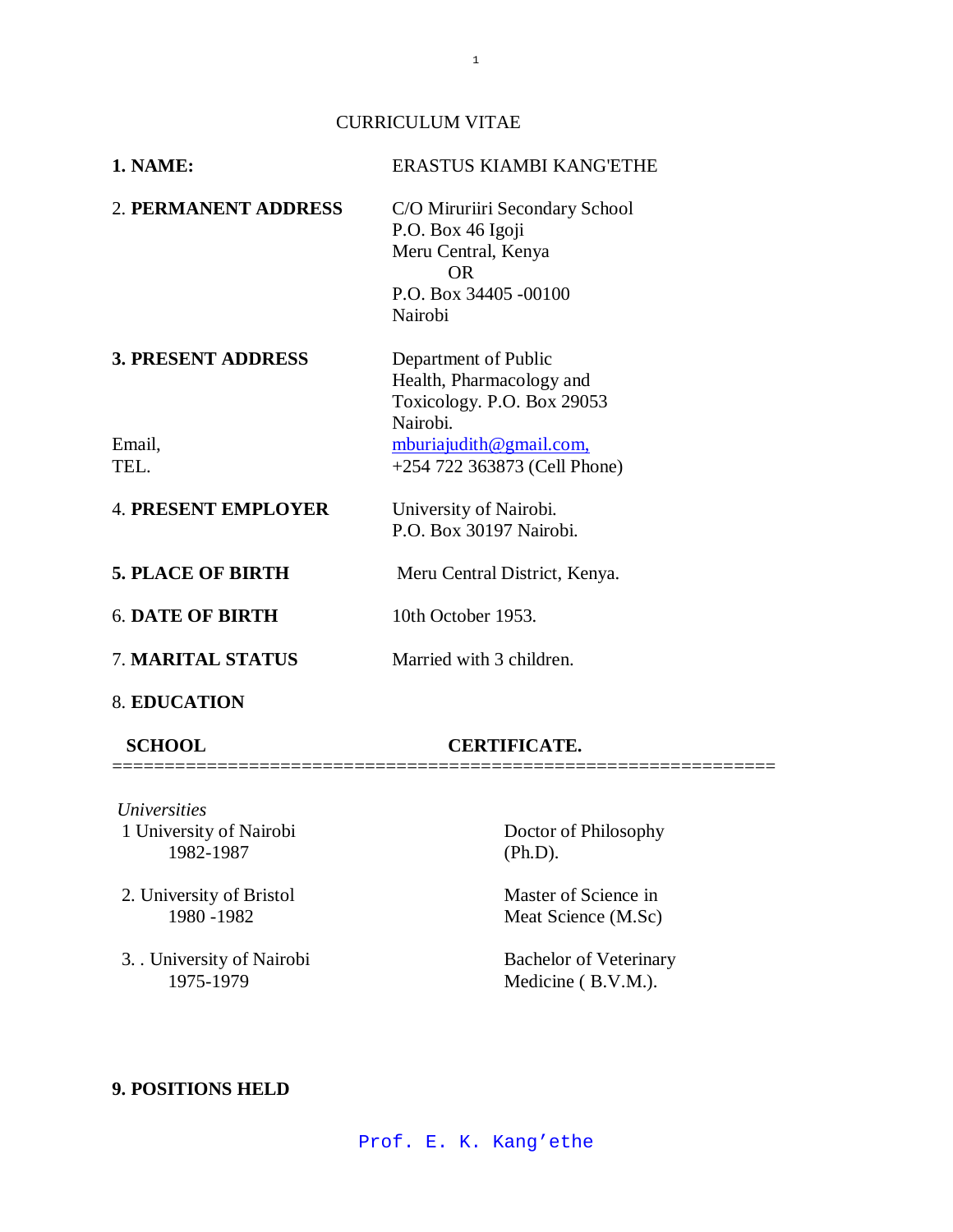- 1. Professor, May 2009 to Date,
- 2. Associate Professor, June 1997-2009.
- 3. Senior Lecturer, April 1989- 1997
- 4. Lecturer, February 1982- 1989
- 5 Tutorial Fellow, October 1979- 1982
- 6 Graduate Research Assistant, July 1979 -Oct 1979

### **RESEARCH UNDERTAKEN**

# 1. *Zoonoses and Emerging Livestock Systems (2015-2018*)

The aim is to obtain a proof-of-principle and provide design specifications and an implementation plan for a sustainable, integrated surveillance system in humans and livestock for endemic and emerging zoonoses in western Kenya. Baseline data will be obtained on zoonotic disease burdens and develop a quantitative understanding of the impact of the demographic, economic and social changes that are taking place in the smallholder livestock sector in the Lake Victoria basin on the epidemiology of zoonoses. This system is intended to be a model for a national program in Kenya and beyond, demonstrating the practicality and public health benefits of effective surveillance for zoonoses.

# *2. Environmental and Social Ecology of Human Infectious Diseases (2012 - 2017*

The project measure, map, monitor and mitigate drivers of the emergence of zoonotic and foodborne diseases through an expert-informed and stakeholder-led plan for tackling urban zoonoses in a One World One Health / Ecohealth framework. The project will facilitate a participatory prioritization of zoonoses based on rapid generation of evidence with communities in 3 key urban sub-ecosystems (city slums & dumps; peri-urban livestock production and associated value chains; and, areas of wildlife, livestock and human interactions); produce a map of 'health factors" showing how ecological, social, economic and policy factors influence vulnerability of citizens to priority zoonoses. This is based on a conceptual framework developed in ecohealth urban agriculture projects by project partners and others; develop scenarios to understand how biogeophysical and other change is likely to play on the health factors that influence the priority zoonoses and what this means for the trends in zoonoses and critical control points for better managing them; facilitate a coalition of local stakeholders relevant to urban zoonoses control (including community, researchers, public and private sector) and stakeholders from advanced research institutes in the UK and elsewhere with expertise in understanding and managing zoonoses and produce an action plan led by local stakeholders but informed by experts and rapid assessments in vulnerable communities on how to tackle priority zoonoses in the short and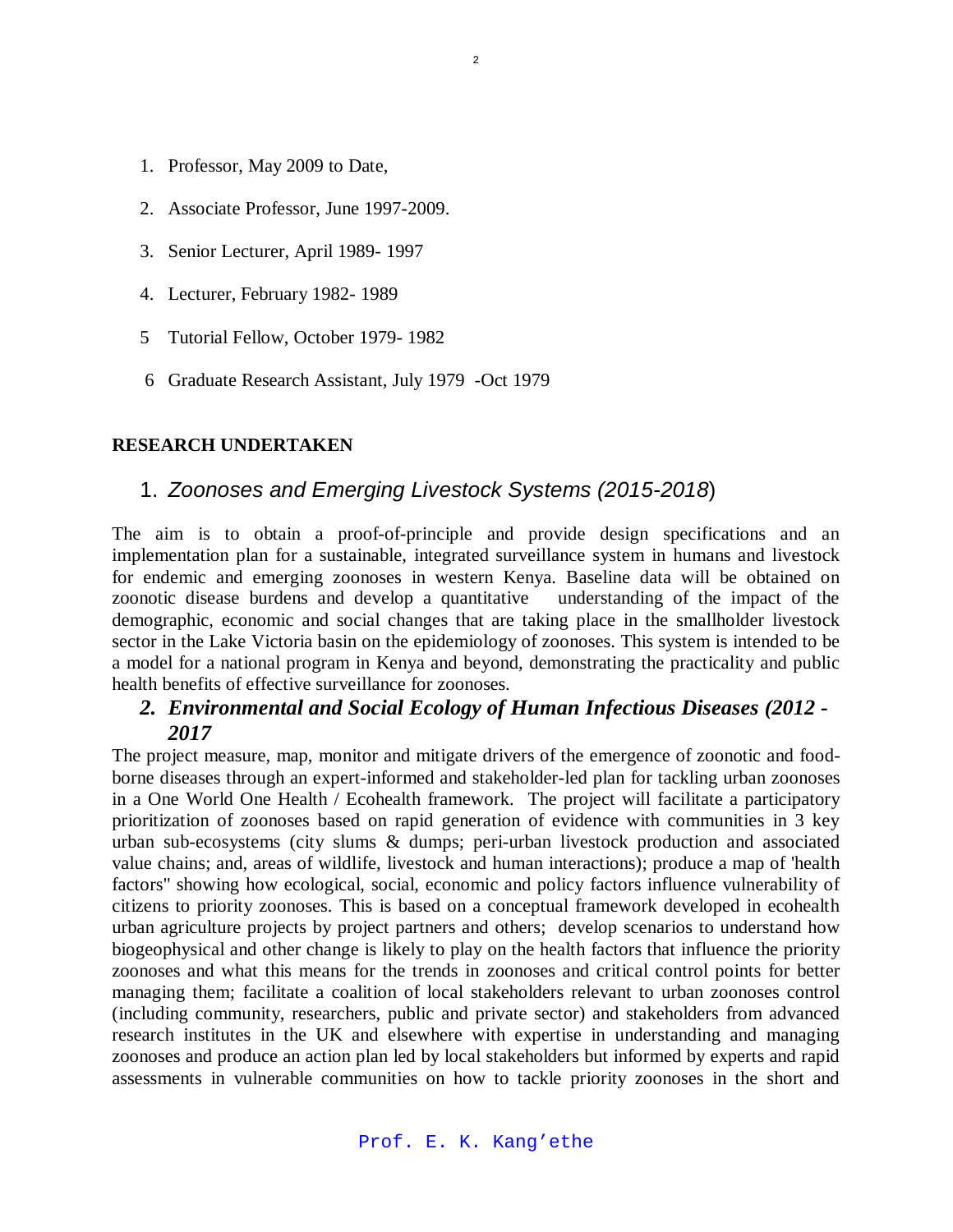medium term. The project is a collaborative effort between a number of universities, research institutes in Kenya and Europe. It is funded by the Medical Research Council consortium.

# *3. Africa Food Project 2011 -2015*

The project is funded by Ministry of Foreign Affairs Finland through the CGIAR centres to the tune of 10M Euros. The project will address mitigations of aflatoxin contamination of milk value chain by mapping feed flows and associated aflatoxin risks associated with feed. Devise new technologies of detection of the aflatoxin in milk and feeds as well as addressing the economic effects of aflatoxin in the milk value chain.

# **4.** *Capacity building to improve food safety in the feed-dairy Chain* **: 2010-2013**

A project on strengthening capacity in hazard identification, risk assessment and communication in the feed –dairy chain in respect to biological contaminants (Aflatoxins, fumonisins and antimicrobials). This project is a collaborative study with KARI, Egerton University and MTT (AgriFood Research Institute, Finland) and EVIRA(Finnish Food Safety Authority). The project targets to determine the biological contaminants levels in animal feeds, milk and milk products, human exposure (pregnant mothers and children under 3 years) and Mycoflora diversity and their mycotoxigenic potential in the bench mark sites. Mitigation measures and technology application to minimize mycotoxin production and effects will be tested, up and out scaled. Project is funded by Finnish Government

# **5.** *Safe food Fair Food 2007-2010*

Building capacity to improve the safety of animal source foods and ensure continued market access for poor farmers in sub Saharan Africa. A collaborative project covering 7 countries in Africa, ILRI, and German Institutes. Our thrust in proof of concept studies has been on contamination of beef carcasses from 3 local slaughterhouses with *E. coli* O157:H7. Project was funded by BMZ/GTZ Germany.

# *6. Assessment of health risks associated with untreated wastewater reuse for agriculture 2008-2009*

Quality of wastewater used in urban agriculture was assessed using WHO/FAO guidelines, presence of parasitic eggs/worms/protozoa and treamatodes, Vibrio cholera, S. typhi and microbial quality of vegetables grown using untreated waste water. Our results show low contamination at farm but along the market value chain contamination increases with increased in handling. Project was funded by IDRC-Canada

# *7.Aflatoxin B1 and M1 in animal feeds and Milk obtained from urban producers in four urban centres in Kenya.* **2006- 2007**

*Studies were carried out in Nairobi, Nakuru, Nyeri, Machakos and Eldoret.* Seventy two percent (315/439) of the milk from dairy farmers, 84% (71/85) from large and medium scale farmers and 99% (88/89) of the pasteurized marketed milk were positive for aflatoxin M1, and 20%, 35% an 31% of positive milk from dairy farmers, medium and large scale farmers and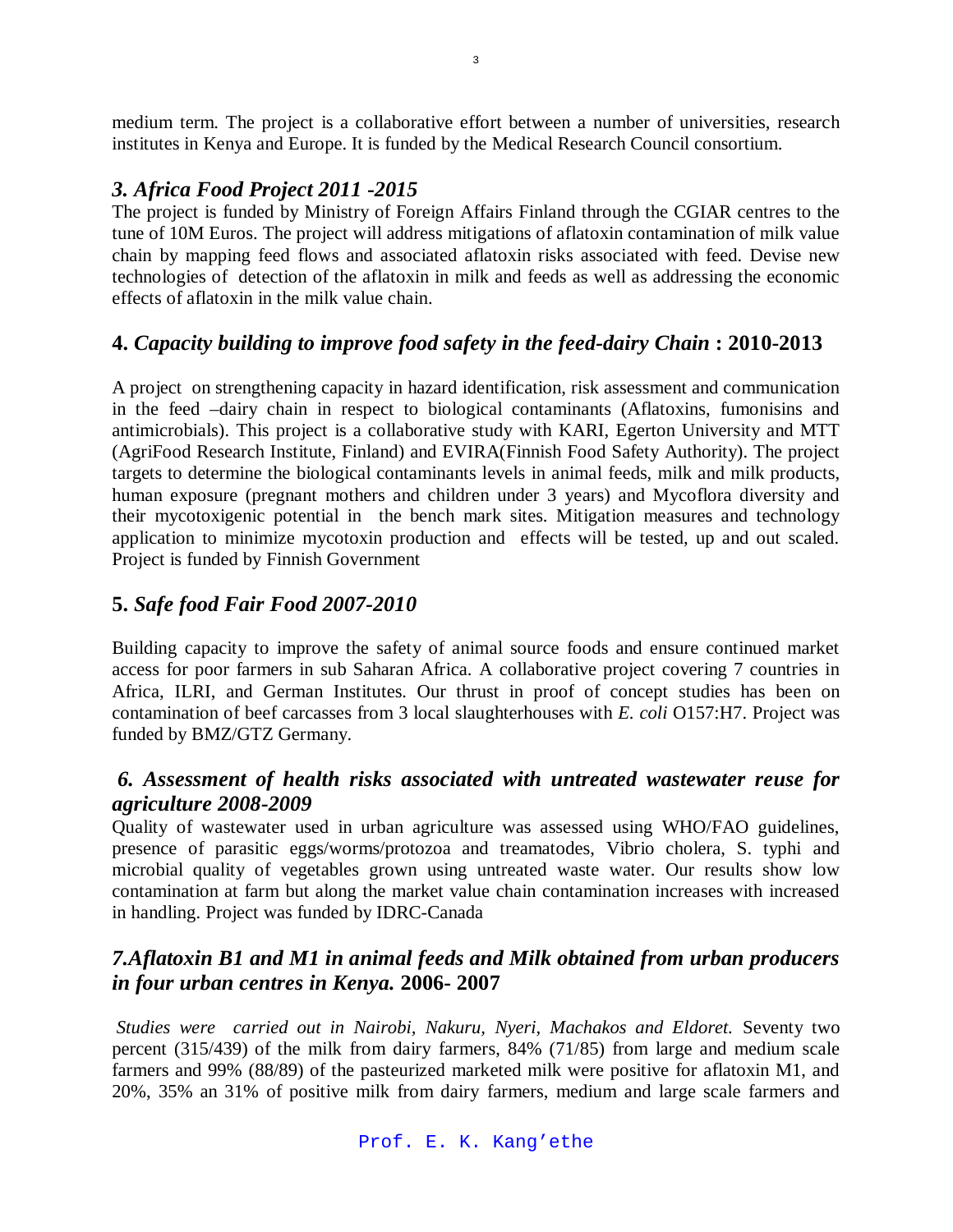market outlets respectively, exceeded the WHO/FAO levels of 0.05µ g/Kg-1. Project was funded by IDRC,

# 8*.Health risks associated with Cryptosporidiosis in urban smallholder dairy production in Dagoretti Kenya.***2006-2008**

Risk analysis approach was used to assess the likelihood exposure to Crypto along the pathways in the housed. Vegetables were the most likely exposure routes if eaten raw and unwashed. HIV/AIDS patients though handling livestock were not found to be at any greater risk than other family members. *C. parvum, C. rynae, C undersoni* and C. hominis were isolated from cattle. Project was funded by IDRC.

# *9.Assessing health risks and benefits associated with urban agriculture 2005- 2006*

Assessment of health risks associated with livestock production systems especially dairy farming in urban set ups was carried out in Dagoretti Division funded by IDRC. Health risks assessed included E. coli O157:H7, Mycobacterium bovis, antibiotic residues, Cryptosporidiosis, **Aflatoxin M1 and B1** and Bovine brucellois*.* The prevalence of AFM1 in milk was found to be 45.5% (178/391). The farmer prevalence was 43.5% (112/257), while that of non-farmer was 49.2% (66/134). There was however no statistical significant difference between the two categories. Of the 178 positive milk samples, 49% had aflatoxin levels exceeding 0.05mg Kg-1. The prevalence of AFB1 in the feed was found to be 98.6% (69/70) with 83% of the samples having aflatoxin B1 levels exceeding 10mg Kg -1. Only one feed sample had no traces of **AFB1.**  Project funded by IDRC

# *10. Assessing and managing milk borne health risks for the benefit of consumers in Kenya (1997-2000).*

Liberalization of milk marketing in Kenya meant introduction of new players who were not pasteurising milk (informal system). This brought out fears of health hazards due to milk borne zoonoses, mainly brucellosis, tuberculosis, *E.coli* 0157:H7 and hazards due to antibiotic residues and selling of milk of unacceptable quality. The study was undertaken to assess these hazards and suggest ways of managing the risks if at all they exist. The project was funded by DFID. It was a collaborative study between the Ministry of livestock, ILRI and university of Nairobi.

# *11. Agro-ecosystem health approach to management of farming systems and development. 1998 -2001*

This involved participatory action research with the communities in order for the communities to own and spearhead their own development agendas. This approach has been tested in Kiambu district of Kenya with commendable success. Projects with similar approach using EASH have been carried out in Uganda and Zambia with great success. Project funded by IDRC.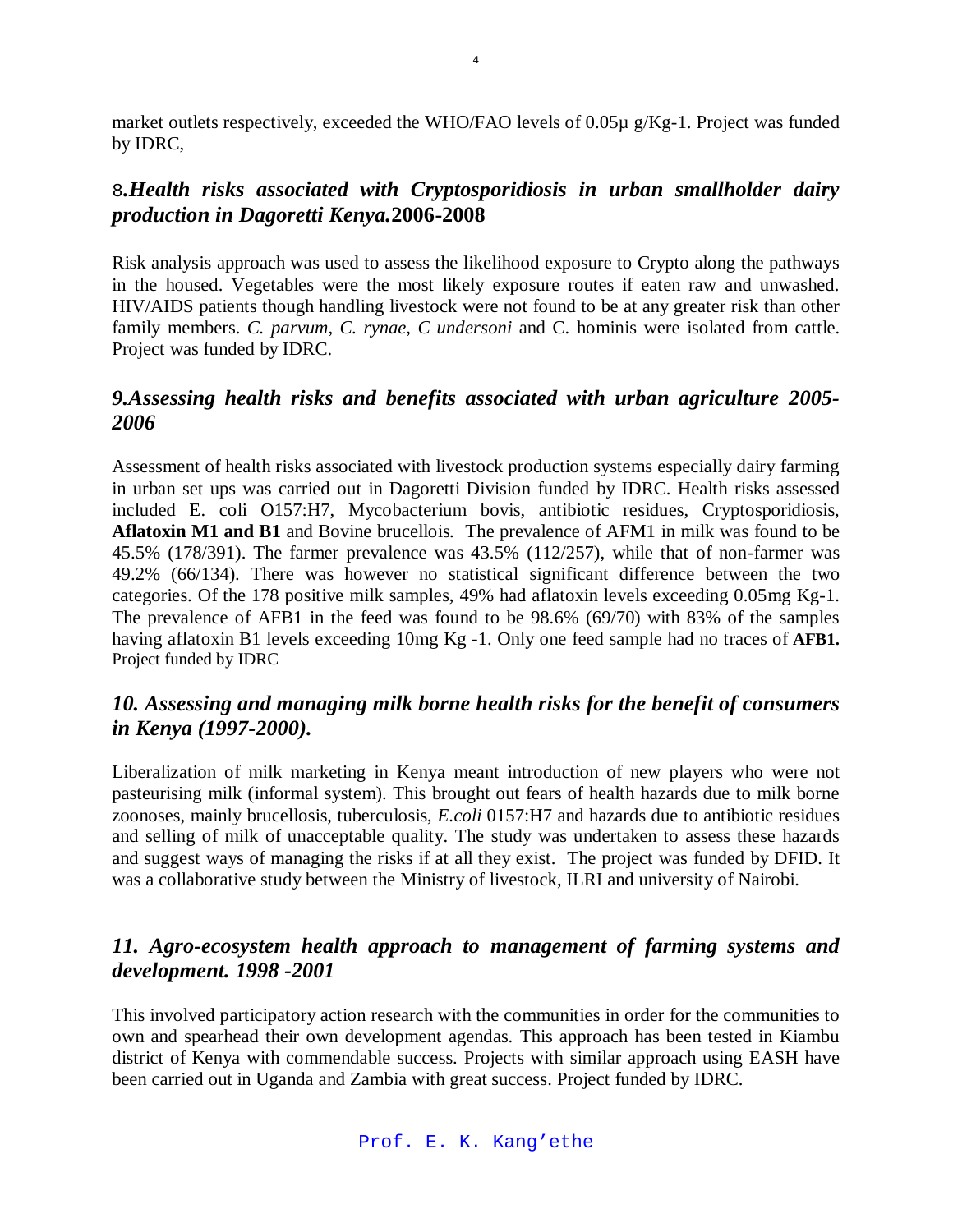# *12. Prevalence and Control of Parasitic Zoonoses related to Meat.1995- 1997*

Ante mortem diagnoses of bovine cysticercosis using antibodies to secretory glycoproteins in the sera of infected cattle have been validated in experimentally and naturally infected cattle. The test was able to detect infection with the cysts of *T. saginata* 7 weeks post infection in experimentally infected animals and 14 cysts in this group as opposed to 2 cysts in naturally infected animals. This was a collaborative work between CTVM- Edinburgh University, KARI and University of Nairobi.

# *13. Epidemiological investigations of vector borne zoonosis using insect blood meal analysis.1991- 1995*

Vector borne zoonoses have invariably reservoir hosts where the pathogen multiplies without causing disease. Identification of the blood meals of disease vectors using enzyme immunoassays helps in the epidemiological study of the disease and plan methods of the control of both the vector and the reservoir host to minimise disease in the humans. Species specific conjugates to 34 animal species (ruminants, birds and reptiles) have been prepared for insect blood meal analyses. A study of blood meal sources of *Glossina pallidipes* and *Glossina longipennis* in Nguruman showed that blood meals were obtained from wildlife and rarely from cattle. Ostrich was found to be a new source not reported before.Project funded by EU and World Bank in ICIPE.

# *14. Slaughter hygiene 1991-1992.*

Shelf life of meat greatly depends on the level of contamination after slaughter. In countries where refrigeration is not maintained throughout the marketing chain bacteria proliferation occurs rendering the meat spoilt. Understanding of the hygiene of meat slaughter and the level of contamination at every stage of slaughter process would help to improve on the slaughter process and eventually prolong the shelf life. A survey of 3 slaughterhouses around Nairobi has shown that contamination is high and the relevant authorities need to take action in order to minimize this and prolong shelf life.Project funded by NORAD.

# *15. Speciation of Meat Species.*

Species identification of the origin of meat is important so as to diagnose fraudulent substitution of cheaper species of meat for more expensive meats, and also help to identify wild life species from domestic in order to protect endangered from protected and domestic animals. This is imperative because meat eating habits change from community to community, for reasons of health culture and or religion. This has been achieved using enzyme immunoassays to heat stable muscle antigens allowing speciation of fresh, cooked, canned meat and meat products. Project funded by NORAD and NCS&T Kenya.

## **CONSULTANCIES**

(i). June 1993. Trypanosomosis Vector Control: - the role of biting flies in the transmission of

Prof. E. K. Kang'ethe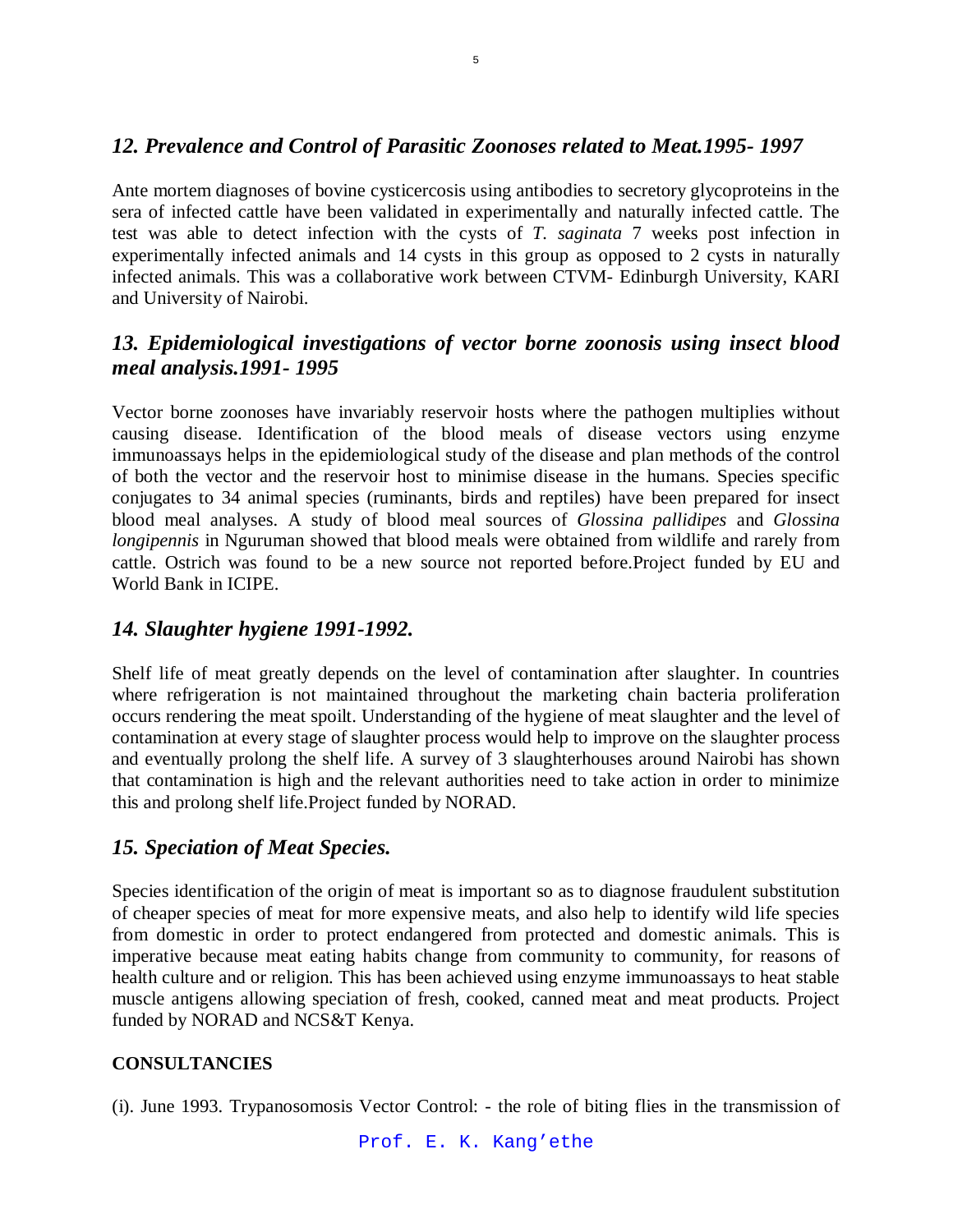trypanosomosis to livestock in South- Western Marsabit District of Kenya. GTZ Marsabit Development Programme. Project no. 86.2532.9-01.

(ii). March 1995. Development of host specific enzyme linked immunosorbent assays (ELISA) for identifying blood meals from haematophagus insects (34 hosts considered) for International Center for Insect Physiology and Ecology (ICIPE).

(iii). July 1999. Development of enzyme linked immunosorbent assay (ELISA) for detection of beef in pork and pork in beef products for Kenya Bureau of Standards.

(iv). April 2002, Developing an immunodiffusion test for detecting fresh, cooked and autoclaved meats for use in bush meat identification. Project funded by WWF International for capacity building in Kenya Wild Life Services.

(v). August 2002, Contracted by ILRI to train village survey enumerators on PRA methodologies for FITCA/IDRC and CAPRI project and to make follow up evaluations on the village workshops.

(vi) August 2005, Contacted by VSF-Belgium to develop curriculum for Livestock training School, Marla Lou under the SSAARP.

(vii). June 2007, contracted by NRI in conjunction with Mazingira Institute to carry out a participatory study on livestock for life in urban and peri-urban environs of Kenya (LLUPEK) :determining users, research priorities to translation of research outcomes into tangible benefits; a scoping study of urban livestock keepers in Kibera, Nairobi and Kisumu - report submitted to natural resources international ltd (UK)

(viii). September 2008. Contracted by ILRI to assess the role of public and private Veterinarians in disease surveillance in East and West Africa.

ix). April 2009 Contracted by FAO-Somalia Office to carry out an Assessment and building the capacity of export slaughterhouse in developing a HACCP plan in Somaliland and Puntland under Promoting an Internationally Competitive Somali Meat Industry (OSRO/SOM/608/EC).

x). January 2010. Contracted by ILRI to evaluate the adoptionof participatory epidemiology in Veterinary schools in Kenya, Uganda Tanzania and Southern Sudan.

xi). July 2010. Contracted by ILRI to carry out focus group discussions in Southern Rift Valley districts of Kericho, Buret and Kipkelion on nutritional, economic and zoonotic roles of milk in smallholder dairy households.

xii) November 2010. Contracted by FAO to carry out a maize value chain analysis in regard to Aflatoxin contamination, make recommendations and develop a technical Cooperation project for the Ministries of Agriculture and Public Health and Sanitation.

xiii) June 2011, Contracted by FAO to record the road map taken by the KVB and KVA to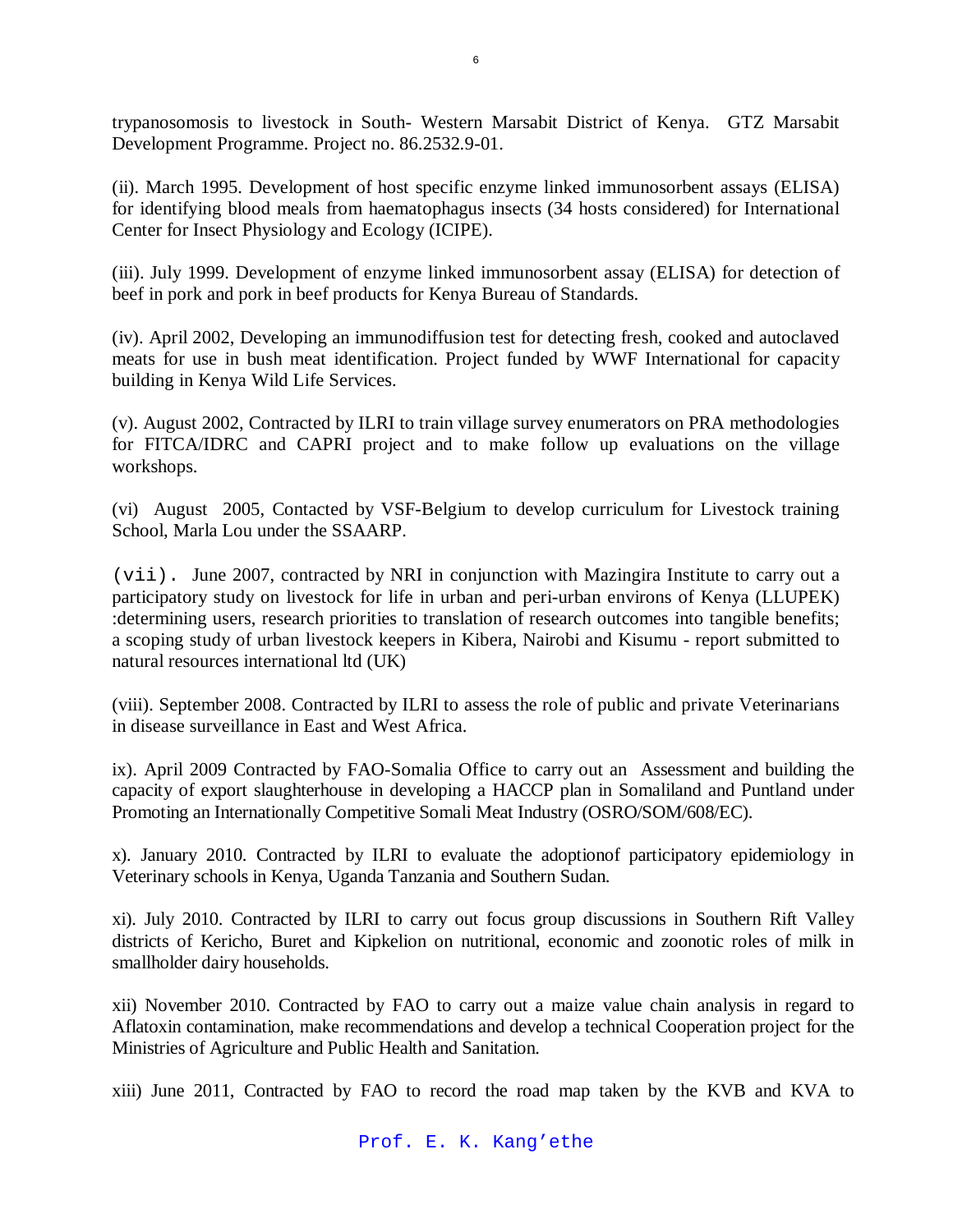operationalize the CPD courses to inform the EAC on how to approach the development of VPH – CPD modules under the auspices of the FAO.

ix) 2012 contracted by FAO to develop policy and stakeholder recommendations for policy makers and regulators, addressing food borne pathogen contamination and antimicrobial resistance (AMR)

x) 2012 Contracted by IFPRI to identify villages where they would carry out nutritional survey on effects of aflatoxin (developmental studies) in children under 24 months and carry out a survey on baseline survey to assess storage of maize technologies and constraints in Meru and Makueni to mitigate aflatoxin contamination

xi) 2012 Contracted by ACDI/VOCA to examine the current key regulations in Kenya governing handling of contaminated grains with aflatoxins

# **TEACHING EXPERIENCE**

- *(a). Undergraduates*
- (i).  $4^{\text{th}}$  Year veterinary Students Food Microbiology and Spoilage, Meat Biochemistry, Meat Hygiene and Meat Inspection, Meat Science and Meat Technology
- (ii).  $5<sup>th</sup> Year Vectoring Students$ Food Additives and Residues, Food Standards and Food hygiene Practical.
- *(b). Postgraduates*
- (i). Laboratory techniques

Protein separation and purification, electrophoresis in gels, immunoassay techniques: - (immunodiffusion, red cell immunoassay, enzyme immunoassays and immunoblotting techniques).

(ii). Lectures.

Food Quality Control and Food Environmental Toxicology and Applied Immunology.

# **POSTGRADUATE SUPERVISION**

Successfully supervised 37M.Sc. and 5 PhD students and currently supervising 3M.Sc and 8 Ph.D. students

## *(a). M.Sc Students*

1. Dr.Mosabi. M.M. (MVPH). 1990.

 Title: Comparative study of Streptococcus agalactiae (Lancefield Group B) of bovine and human origin.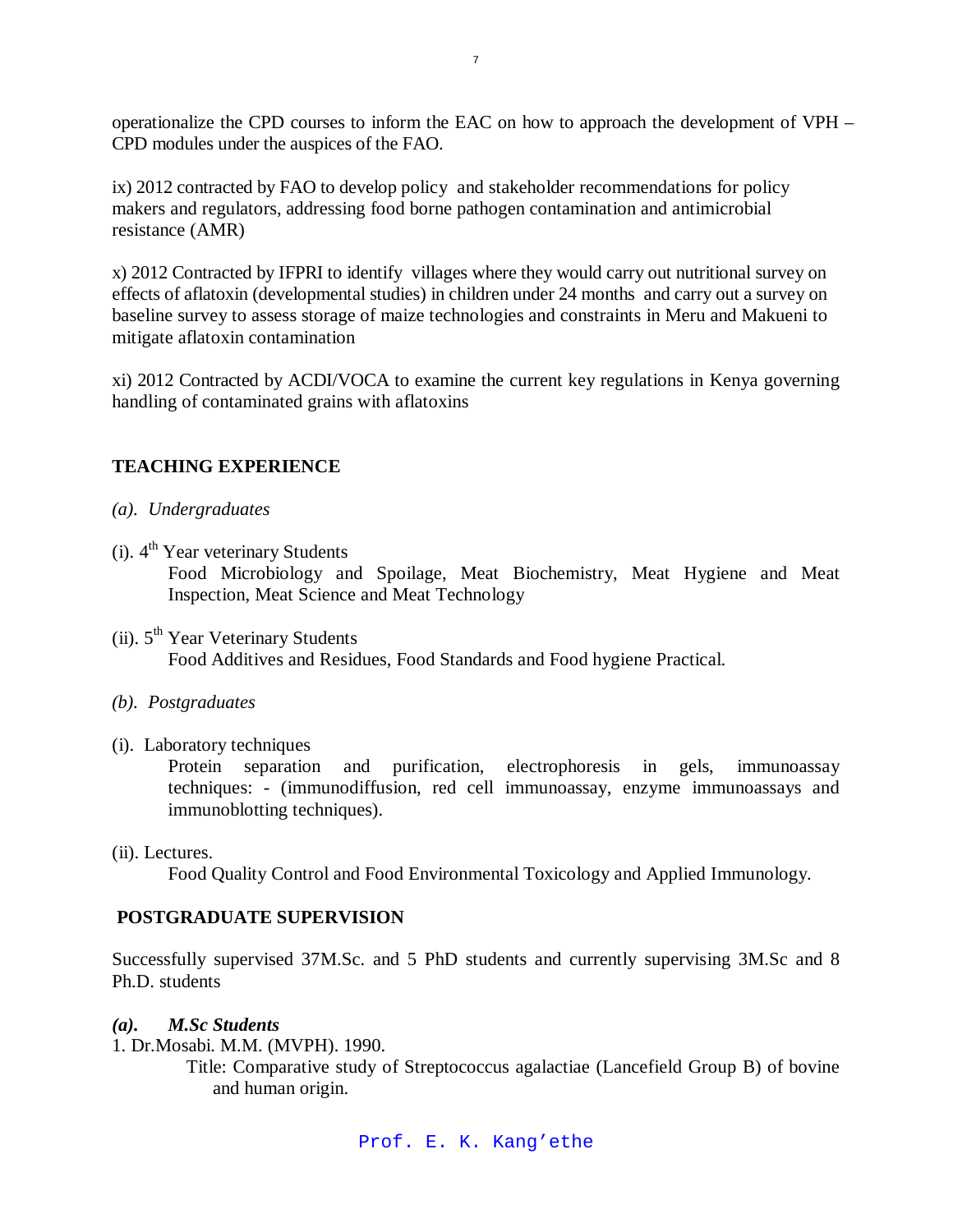2. Dr. Gicheru. M.M. (MVPH). 1990.

Title: A comparative study of the Physico – Chemical Characteristics of the Thermostable Antigen the Hydatid Cyst fluid and fluid from the cyst of Taenia hydatigena (Cysticercus tenucollis fluid).

3. Dr. Gacheru D.M. (MVPH). 1992.

Title: Species identification of heat-treated meats employing a Sandwich Enzyme Immunoassay And Characterisation of the Thermostable Muscle Antigen.

- 4. Dr. Thuita J.K. (MVPH). 1992. Title: Influence of pH on the recovery of microorganisms from honey.
- 5. Dr. Omega, J.A. M.Sc. 1997 Title: Enzyme linked immunosorbent Assay for the detection of circulating F.gigantica antigens in the sera of experimentally infected sheep.
- 6. Dr. Kyokwijoka, B. MVPH 1997

 Title: A cross sectional Survey of Organochlorine Pesticide residues in bovine tissues from Mpigi, Rakai and Mbarara districts of Uganda.

- 7. Wanzala Wycliffe M.Sc 1998 Title: Reliability of Antigen ELISA in the diagnosis of T.saginata Cysticercosis in cattle.
- 8. Dr. Aboge, G.O. M.Sc. 2002 Title: Detection of Antimicrobial residues in milk using CharmAIM-96 test
- 9. Dr. D.T. Kaitho (MVEE) 2003 Title: Community participatory epidemiology and modelling of contagious bovine pleurapneumonia in Turkana
- 10. Dr. E.O. Abworo (MVEE) 2008 Title: Evaluation of economic efficiency of tick borne control practices among smallholder dairy farmers in Kenya.
- 11. Dr. Joshua Onono (MVEE) 2007 Prevalence of E. coli 0157: H7 in cattle faeces and milk from urban smallholder dairy herds in Dagoretti Division
- 12. Dr. Christopher Ekuttan (MPH) 2007 A study of the prevalence of Brucellosis and antibiotic residues in milk and TB in dairy herds from urban smallholder dairy herds in Dagoretti Division
- 13. Kunyanga, Catherine Nkirote (MSc FST) 2008 A microbiological and Nutritional characterization of *Kirario*, an indigenous Kenyan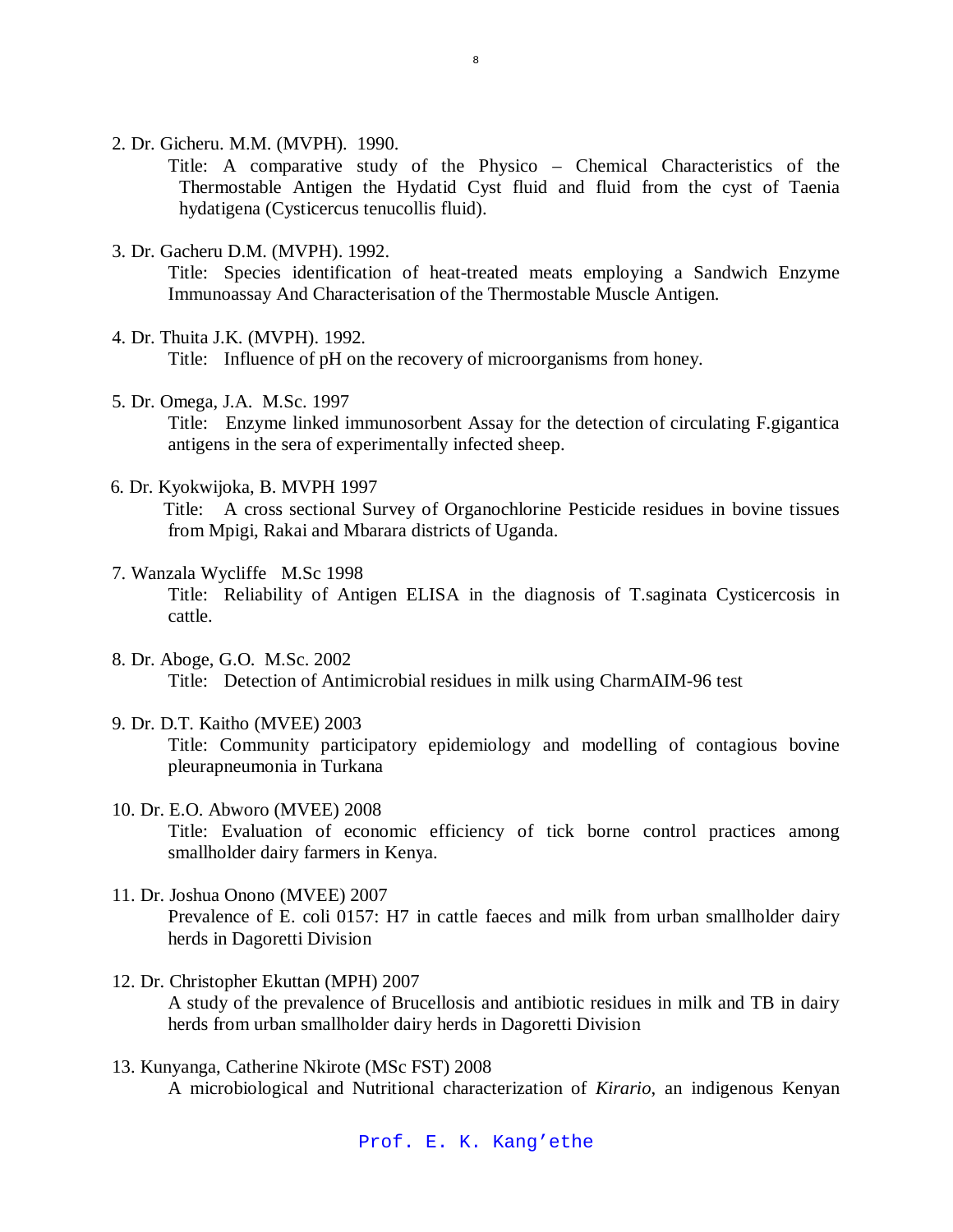fermented porridge: Preparation, formulation and improvement.

14. Ann N Ngonde MPH 2006

Gender Segregated Perceptions and Behavior on Benefits and Selected Health Risks

Associated with Urban Dairy Farming in Dagoretti Division, Nairobi.

15. Alice N, Njehu MVPH 2008

Assessment of potential health risks associated with urban livestock farming in Nakuru municipality: a case of bovine tuberculosis and aflatoxicosis.

16. Julie Ambia MPH 2008

Analysis Of Gender Associated Risk Factors for Cryptosporidiosis In Urban Diary Farming In Dagoretti Division, Nairobi

17. Mohammed Hassan (MVEE) 2010

A participatory epidemiology of Cyptosporidiosis in calves and children in Malindi District Coast Province Kenya.

- 18. Jane K. Lwoyero MVPH 2009 The comparison of agreement between the diagnostic tests used on a study of human brucellosis in Kibera
- 19. Concepta Nyongesa MVPH 2009 Health risks posed by calves in transmission of zoonotic *cryptosporidium parvum* in urban smallholder dairy production in dagoretti division of Nairobi, Kenya
- 20. Joseph Gwaru Monda MVEE 2009 Transmission pathways of *Cryptosporidium parvum* in urban small holder dairy production, in Dagoretti division, Nairobi*.*
- 21. Flavien Kasse NDONGO MSC 2009

Husbandry practices and choice of breeds influencing safety of milk and milk products

from smallholder dairy farms around Nairobi focusing on Brucellosis. University of

Hohenheim, Germany

22. Gervasie M. M'Ibui MPH 2009

Health Risks Associated With Urban Smallholder Dairy Production: A Case for Bovine Cryptosporidiosis and Aflatoxin M<sub>1</sub> in Dagoretti Division, Nairobi, Kenya Kentatta University

23. Moenga MVEE 2010

Effect of climate change on livestock diseases in Kajiado District Kenya

24. Caroline W. Muneri MSc in Pathology and Microbiology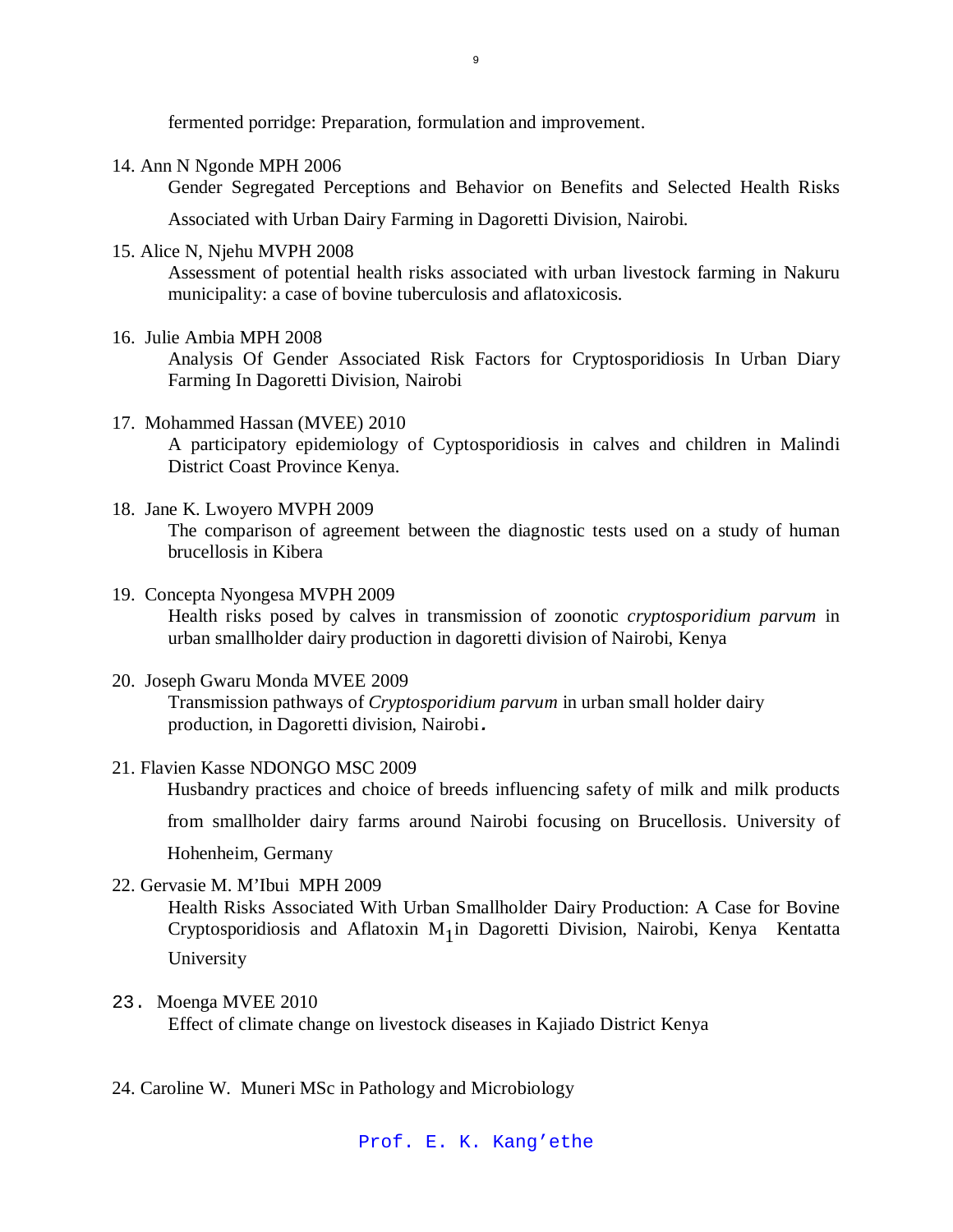Assessment of health risks associated with urban agriculture: Reuse of Wastewater

25. Cameline Wanjiru Mwai MVPH

The risk of contamination of beef carcasses with *E.coli* O157:H7 in slaughter houses in Kenya.

- 26 Elisha Kimmutai Kutto MSC in Clinical Pathology and diagnosis Bacteriological quality of kale and associated water: pathogenicity and antibiotic sensitivity of *salmonella* organisms in Nairobi and its environs
- 27. Anima Sirma MVPH

Dietary exposure to aflatoxin and fumonisins in Nandi district Kenya

28. Ayeiko Paul MVEE

An economic analysis of the contribution of rural livestock farming to household incomes

and livelihoods: A case of Migori District, Kenya

28. Kelvin Kinyua, MVEE

A study of milk quality control by quality based payment system in smallholder farms in Limuru andEeldoret, Kenya

- 29. Saera Alberg, MSc university of Helsinki Analysis of antibiotic residues in kenyan farm milk
- 30. Flavien Kasse Ndongo MSc University of Hohenheim, Germany Husbandry practices and choice of breeds influencing safety of milk and milk products

from smallholder dairy farms around Nairobi focusing on Brucellosis

- 31. Elizabeth Ouko MVEE Dietary exposure to aflatoxin and fumonisins in Makueni and Makindu districts of Kenya
- 32. Christine Mburugu MPH Fumonisins in animal feeds in Nandi District Kenya.
- 33 John Kago Macharia MSC FST Risk assessment for *escherichia coli* 0157:h7 in beef transportation value chain in Nairobi and Eldoret
- 34. Waweru A W, MVPM. University of Makerere Evaluation of the Adoption of One Health approach in Kenya: Case study of the performance of the Zoonotic Disease Unit.
- 35. Gichuyia Mercy. Cianjoka. MVEE Diversity, antimicrobial Resistance and epidemiology of Salmonella in Korogocho And Viwandani Slums

Prof. E. K. Kang'ethe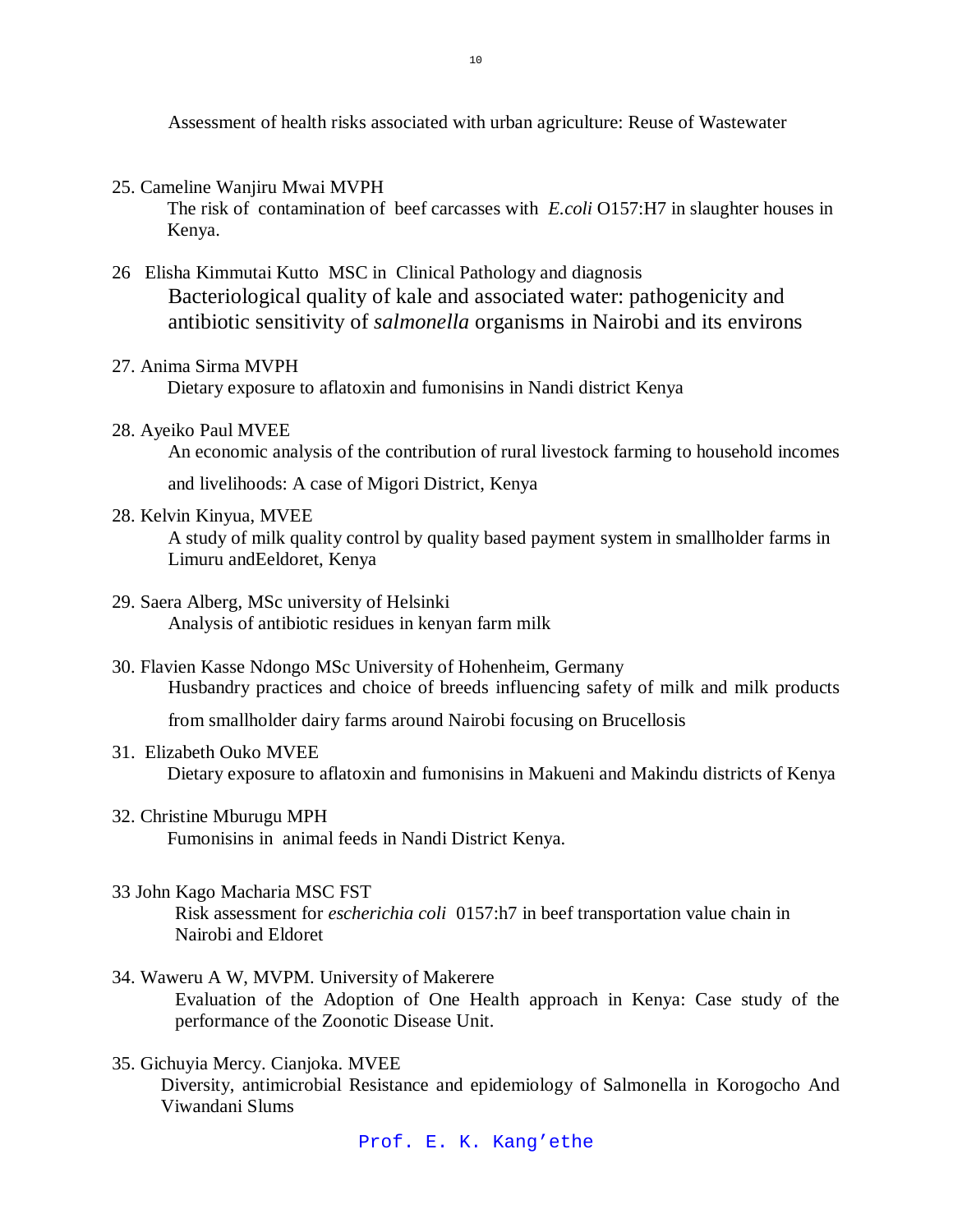- 36. Ronoh Job Kipkemboi.; MVPM. University of Makerere Community Perception of Peste Des Petit Ruminants in Marigat District, Kenya
- 37. Chepkwony M aurine. Cherotich. MVPH

Prevalence and drug resistance of Campylobacter isolated from livestock and rodents In Korogocho and Viwandani Slums

*{b} PhD Students.*

- 38. J. Njenga Munene. (Ph.D). 1996 A comparative study on the natural and experimental Caprine and Bovine Besnoitiosis.
- 39. J.K.N. Kuria. (Ph.D). 1996. Title: Pathogenesis and immune response to Caseous lymphadenitis in goats.
- 40. J. K. Gathumbi ( Ph.D) 2002 Enzyme immunoassay and Enzyme immunohistochemical approaches to the diagnosis of Aflatoxicosis.
- 41. T. Gitau. (Ph.D). 2003 Agroecosystem Health assessment in Kiambu District.
- 42. Teressa Tumwet PhD Role of African leaf vegetables in immune boosting in a laboratory model

# *{C} Current students i) MSC*

- 43. Opiyo, T. (MVPH) Title: Microbial quality of drinking water from 6 villages in Kiambu District.
- 44 . Gatwiri Murithi MPH

Aflatoxins in animal feeds and Milk in Makueni and Makindu district, Kenya

45. Macharia, James. K . MVEE

Prevalence and antimicrobial resistance of *Escherichia Coli* isolated from animal , food and the environment in Korogocho and Viwandani slums of Nairobi.

46. Salome N. Mukami Kithiia MVPH

Comparison of phenotypic and molecular characteristics of E. *coli* isolated from foods and livestock in Viwandani and Korogocho.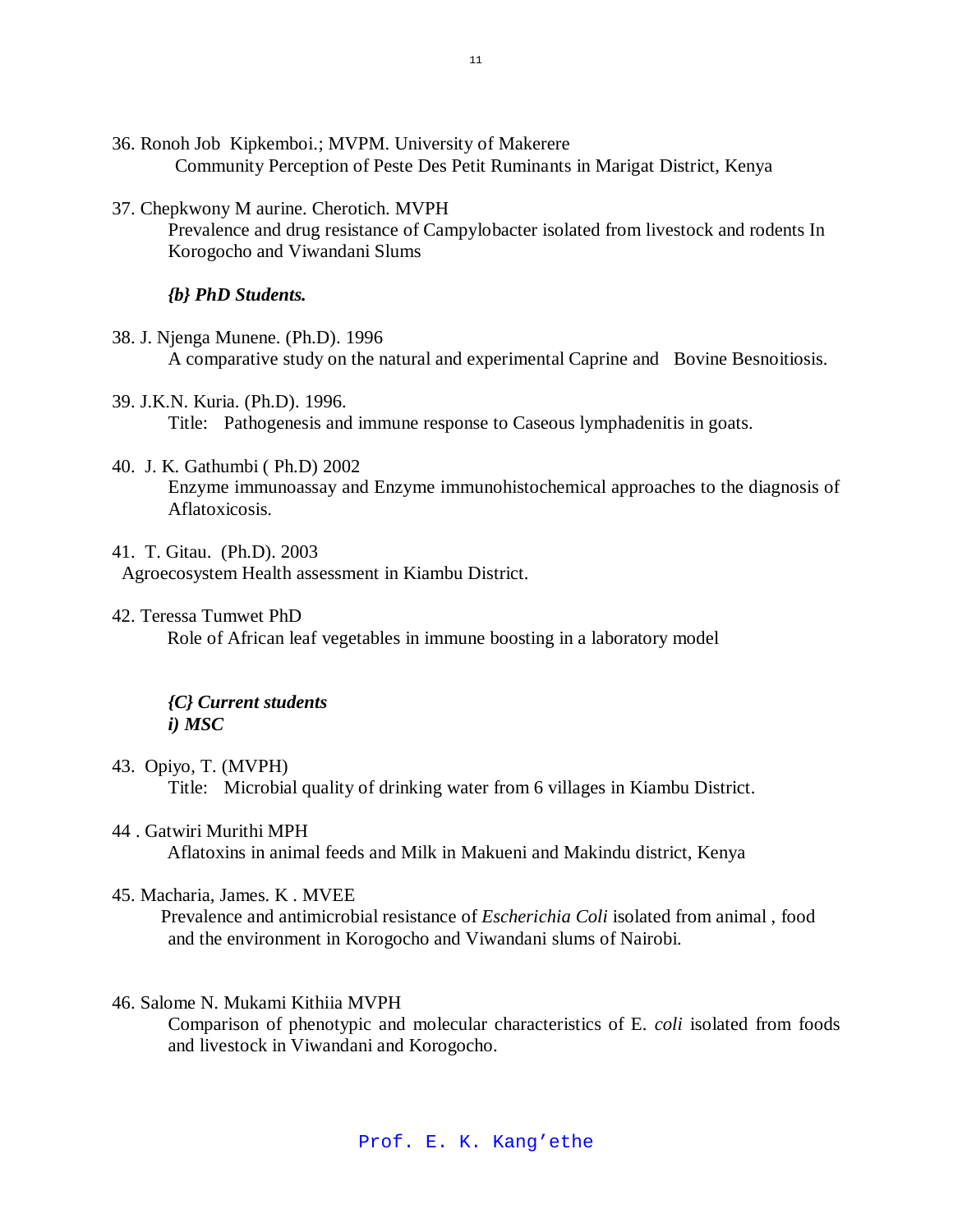### *ii) PhD*

- 47. D.M.Senerwa. Ph.D. Assesment of the economic cost of aflatoxins in the kenyan dairy value chain
- 48. Anima Sirma PhD Risk Assessment of aflatoxins in the Kenyan feed-dairy value chain
- 49. Stella Gaichugi Kiambi PhD Mapping dairy value chains to assess and quantify food safety risks in Nairobi, Kenya
- 50. Nicholas Mwenda, PhD Investigation 0f Physical and chemical methods for decontamination of aflatoxin contaminated maize for industrial purpose
- 51. Awuor, A O, PhD Role of food preparation methods on aflatoxin mitigation: A Case study of Busia County
- 52. Kamano-Kamau, H. M. PhD. An Investigation on the effect of low temperature plasma on aflatoxin development in Maize for increased food safety.
- 53. Winfred Muthini Kyalo PhD Factors leading to low adoption of artisanal technologies at household level to mitigate exposure to aflatoxin
- 64. Lucy Cherono Kiptanui, PhD Prevalence of animal brucellosis, its risk factors and perception among livestock farmers in Nandi County, Kenya.

## **COLLABORATIVE RESEACH WITH: -**

- 1. ICIPE: on tsetse and other biting insects' blood meal analysis (1991-1996)
- 2 NVRC KARI and CTVM -Edinburgh: Ante mortem immunodiagnosis of cysticercosis using enzyme immunoassays (1996-1998). Project funded by EU.
- 3 International Livestock Research Institute (ILRI): -

1). Public Health aspects of raw marketed milk in Kenya, Small Dairy holder Project, Funded by DFID (1998- 2001)

2). Participatory research with six communities in Eastern Uganda on links between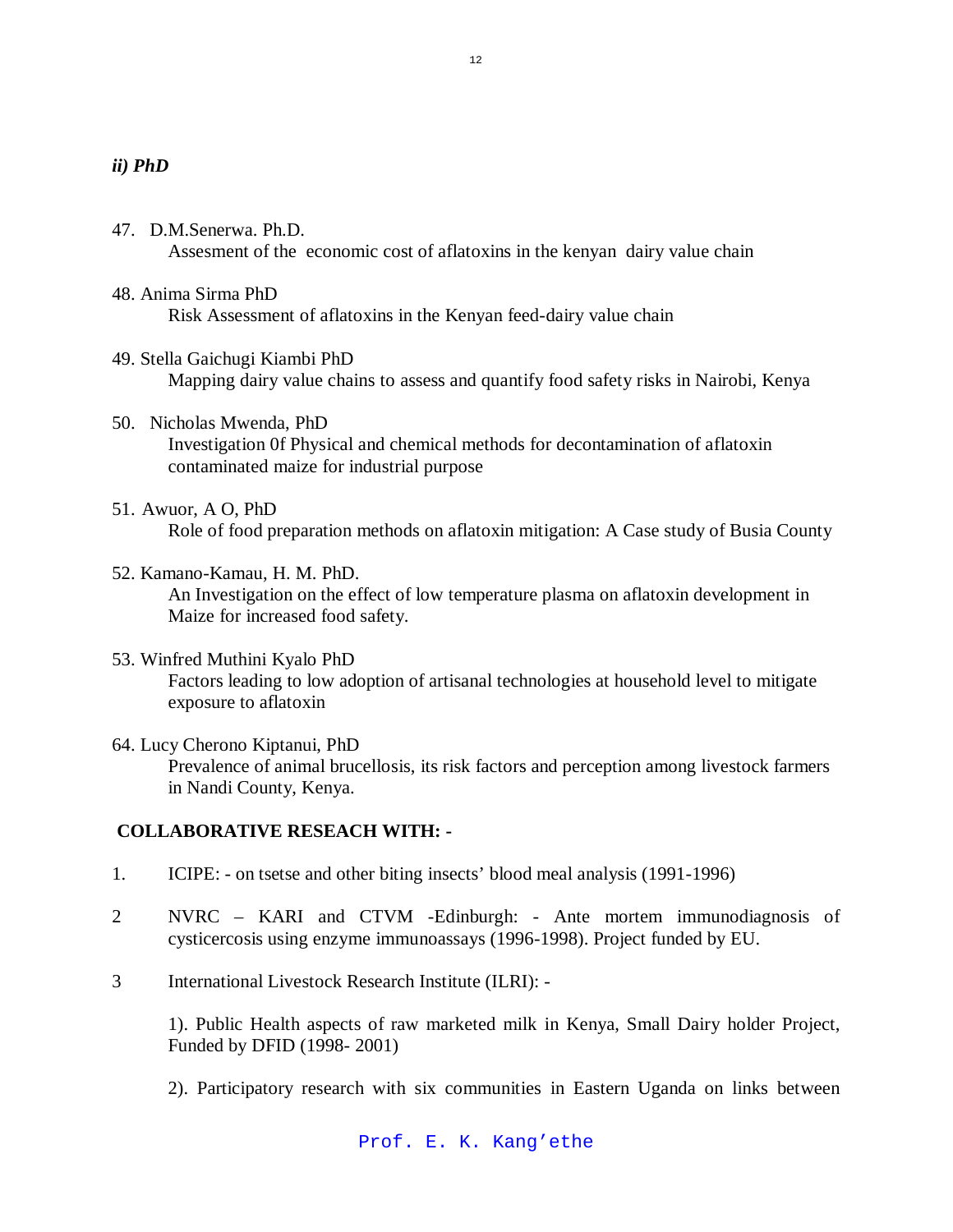sleeping sickness and natural resource endowment and use: What can communities do? Project funded by IDRC ( 2002 – 2003)

3). Participatory research with four communities in Eastern Uganda on Natural resource management and use (2003-2004)

4. Characterization and assessing the benefits and risks of urban and peri-urban livestock production in Kampala city. In collaboration with ILRI, Makerere University, Universities of Nairobi, Guelph and Toronto. Project funded by IDRC and SIUPA (2002 -2003)

5. International cooperation centre for Agricultural Education, Nagoya University, Japan. Study on the effective south to south technology transfer to achieve sustainable community development: a case study of introducing agro-ecosystem health (AESH) methods and experiences to Zambia from Kenya and Uganda.( 2003)

# **PUBLICATIONS**

# *THESES*

1. Kang'ethe, E.K. (1981). Serological identification of the species of origin of animal meats. M.Sc. Thesis, University of Bristol.

2. Kang'ethe E.K. (1987). Species identification of fresh meat, heat-treated meat and internal organs using antisera to thermostable antigens. PhD Thesis, University of Nairobi.

# **PAPERS IN REFERRED JOURNALS AND BOOKS**

## **2017**

- **94.** Delia Grace; Johanna Lindahl; **Erastus Kang'ethe** and Jagger Harvey (2017). Detecting and preventing contamination of dairy cattle feed. In Achieving Sustainable Production of Milk, Volume 2. Edited by Nico van Belzen. Published by Burleigh Dodds, Science Publishers.
- **93. E. K. Kang'ethe**, M. Gatwiri,. . AJ. Sirma, E. O. Ouko, C. K. Mburugu- Amusoti, P M. Kitala; G. J. Nduhiu, J. G. Nderitu, J. K. Mungatu, , V. Hietaniemi V. Joutsjoki and H

J. Korhonen. (2017). Exposure of Kenyan population to aflatoxins in foods with special reference to Nandi and Makueni counties. *Food Quality and Safety*, 2017, 1, 131–137 doi:10.1093/fqs/fyx011

**2016**

Prof. E. K. Kang'ethe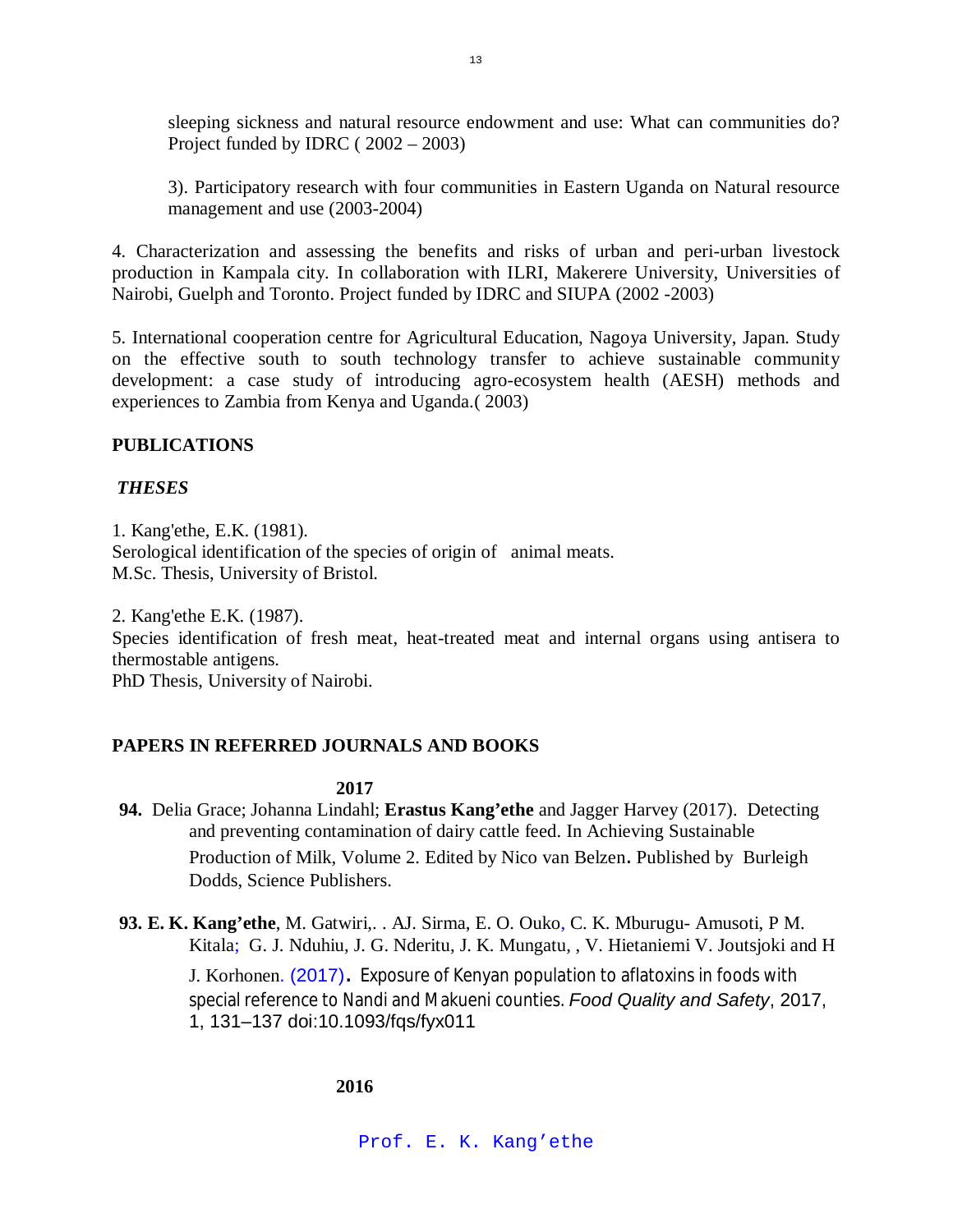- 92. Moenga, B; Muchemi,G, **Kang'ethe, E.K**; Kimenju J.W, Mutiga,E.R and Matete, G.O. (2016). Impact of climate change on the incidences of ruminant diseases in a pastoral area of Kajiado. Afr. J. Agric. Res, 10 2389-2396
- **91.** Atherstone C, Grace D , Lindahl JF , **Kang'ethe EK** and Nelson F (2016) Assessing the impact of aflatoxin consumption on animal health and productivity. AJFAND **16**
- **90.** Kiama TN, Lindahl JF, Sirma AJ, Senerwa DM, Waithanji EM, Ochungo PA , Poole EJ , **Kang'ethe EK** and D Grace (2016). Kenya dairy farmer perception of moulds and mycotoxins and implications for exposure to aflatoxins: a gendered analysis. AJFAND **16**
- **89.** Senerwa DM, Sirma AJ, Mtimet N, **Kang'ethe E K** , Grace D and Lindahl1 JF (2016). Prevalence of aflatoxin in feeds and cow milk from five counties in Kenya**.** AJFAND **16**
- **88.** Sirma AJ, Senerwa DM, Grace D , Makita K , Mtimet N , **Kang'ethe EK** and Lindahl J. F.(2016) Aflatoxin B1 Occurrence in Millet, Sorghum and Maize from four Agro-Ecological Zones in Kenya. AJFAND **16**
- **87**. Lindahl, J, Grace, D, Harvey, J and **Kangethe E.K** (2016). Aflatocxins in East Africa: The importance of getting the full picture. AJFAND : **16** Special issue.

http://ajfand.net/Volume16/No3/index3.html

- **86.** Tobi E. Nagel, Benjamin K. Chan, Daniel De Vos, Ayman El-Shibiny, **Erastus K. Kang'ethe,** Angela Makumiand Jean-Paul Pirnay (2016). The Developing World Urgently Needs Phages to Combat Pathogenic Bacteria. Frontiers in Microbiology. Front. Microbiol., 08 June 2016 | http://dx.doi.org/10.3389/fmicb.2016.00882
- **85.** Grace, D**; Kang'ethe, E.K;** Lindahl, J; Atherstone, C; Nelson, F; Wesonga,T (2016).: Aflatoxin: Impact on Animal Health and Productivity, Building an Aflatoxin Safe East African Community. Technical Policy Paper no 4, USAID, IITA, ILRI and EAC.
- **84.** Delia Grace, Kristina Roesel, **Erastus Kang'ethe,** Bassirou Bonfoh and Sophie Theis (2015). Gender Roles and Food Safety in 20 Informal Livestock and Fish Value Chains. CGIAR IFPRI Discussion Paper 01489 December 2015
- **83.** Okoth, S. A; Nyongesa, B.; Joutsjoki, V.; Korhonen, H.; Ayugi, V.;. **Kang'ethe E. K** (2016) Sclerotia Formation and Toxin Production in Large Sclerotial *Aspergillus flavus* Isolates from Kenya**.** Advances in Microbiology, 2016, 6, 47-56. http://dx.doi.org/10.4236/aim.2016.61005
- 82. Anima J Sirma, Elizabeth O Ouko , Gatwiri Murithi , Christine Mburugu , Isaac Mapenay , Jackson N Ombui , Hannu Korhonen and Kang'ethe, K, Erastus (2015). Prevalence of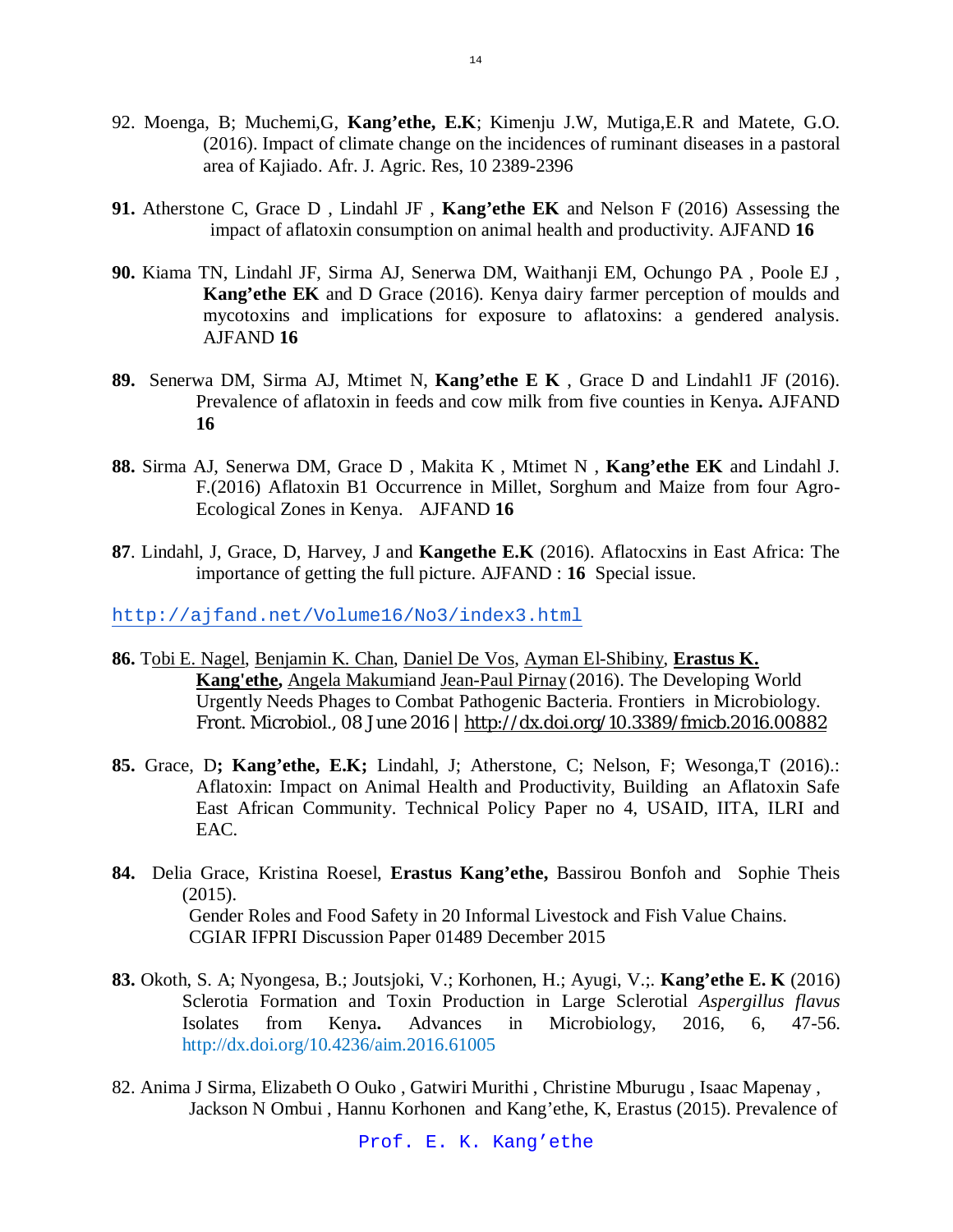aflatoxin contamination in cereals , Nandi County, Kenya. Int. J. Agric. Sc & Vet.Med.**3** 55-63

#### **2015**

- 81. Kago J; Roesel K; **Kang'ethe E.K**; Wangoh J; Makita K and Grace D (2015). A single slip may cause lasting injury: Beef in Kenya contaminated from the start. In Food Safety and Informal Markets, Edited by Roesel K and Grace D, Published by Routledge Pp 186-189.
- 80. Mwai C; Roesel K; Makita K; Arimi S.M; **Kang'ethe E.K** and Grace D (2015). Beef in export abattoirs not safer than that in local abattoirs. In Food Safety and Informal Markets, Edited by Roesel K and Grace D , Published by Routledge Pp 183-185 .
- 79. Ndongo F ; Roesel K ; Makita K ; Siegmund-Schulze M ; Piepho H-P ; Grace D ; **Kang'ethe E.K** ; Valle Zarate A (2015). Kenya's economic gain leading to health pain? In Food Safety and Informal Markets.Edited by Roesel K and Grace D, Published by Routledge Pp 150-154.
- 78. Kabui K; Roesel K; Arimi S.M; **Kang'ethe E.K**; Omore A and Grace D (2015). Equal pay for equal work in Kenya. Food Safety and Informal Markets. Edited by Roesel K and Grace D , Published by Routledge Pp 146-149
- 77. Roesel K ; Grace D ; Makita K ; Bonfoh B ; **Kang'ethe E.K** ; Kurwijila L ; Hendrickx S ; McCrindle C ; Tano-Debrah K ; Zewde G ; Matusse H ; Bomfeh K ; Desissa F ; Ake`Assi Datte` Y ; Gnamien Traore` S ; Appiah J ; Ndongo F ; Spengler M ; Kouame`-Sina S.M ; Kilango K ; Bassa Yobouet A ; Sow I. and Amenu K (2015). Can participation improve food safety? In food Safety and Informal Markets. Edited by Roesel K and Grace D, Published by Routledge Pp 45-68
- 76. Grace D; Roesel K ; Makita K; Bonfoh B; **Kang'ethe E.K**; Kurwijila L; Hendrickx S ; McCrindle C ; Tano-Debrah K ; Zewde G ; Matusse H ; (2015). Hazards do not always translate into risks. In food safety and informal markets, Edited by Roesel K and Grace D. Published by Routledge Pp 31-44
- 75. Grace D; Makita K**; Kang'ethe E.K**; Bonfoh B; Roesel K; (2015). Taking food safety to informal market. In Food Safety and Informal Markets: Edited by Roesel K and Grace D. Published by Routledge Pp 11-22.
- 74. Grace D; Roesel K ; Makita K ; Bonfoh B ;**Kang'ethe E.K** ; Kurwijila L ; Hendrickx S ; McCrindle C ; Tano- Debrah K ; Zewde G and Matusse H (2015). Introduction. In food safety and informal markets, Edited by Roesel K and Grace D , Published by Routledge Pp 1-8 .

**2014**

Prof. E. K. Kang'ethe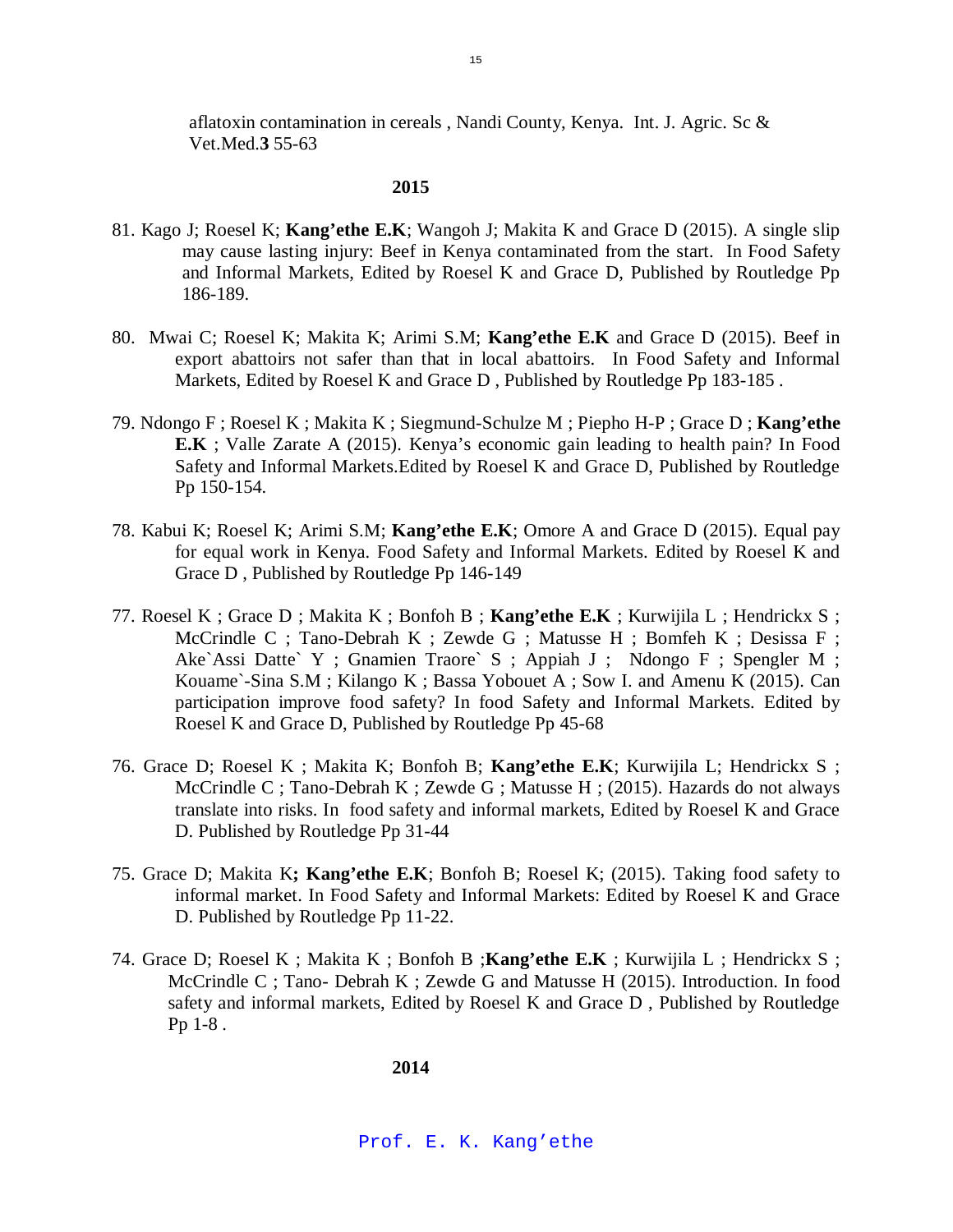- **73** Grace, D ; **Kang'ethe, E. K**, Bonfoh, B, Roesel K, Makita, K (2014) Food safety policy in 9 African countries. 4<sup>th</sup> Annual LCIRAH Conference 3<sup>rd</sup>-4<sup>th</sup> June, London,
- 72**. Kang'ethe E.K**; Grace D; Roesel K; Hendrickx S and Makita K (2014). Safety of animalsource foods in informal markets in the East African Community: Policy engagements: ILRI POLICY BRIEF 13, December 2014.

- 71. Okoth, S; Nyongesa, B; Ayugi, V; **Kang'ethe, E;** Korhonen, H; and Joutsjoki V (2012).Toxigenic Potential of Aspergillus Species Occurring on Maize Kernels from Two Agro-Ecological Zones in Kenya. Toxins 2012, 4, 991-1007;
- **70**. D. Grace, J. Gilbert, T. Randolph and **E. K. Kang'ethe** (2012).The multiple burdens of zoonotic disease and an ecohealth approach to their assessment. *Tropical Animal Health and Production 44, Suppl.1 67-73*
- **69.** J.N. Nyangaga, D. Grace, V. Kimani, M.W. Kiragu, A.K. Langat, G. Mbugua, G. Mitoko and **E.K. Kang'ethe** (2012). Outcome mapping for fostering and measuring change in risk management behaviour among urban dairy farmersin Nairobi, Kenya. *Tropical Animal Health and Production 44, Suppl.1 47-51*
- **68. E. K. Kang'ethe**, V. Kimani, D. Grace, G. Mitoko, B. McDermott, J. Ambia, C. Nyongesa, G. Mbugua, W. Ogara and P. Obutu (2012). Development and delivery of evidence-based messages to reduce the risk of zoonoses in Nairobi, Kenya. *Tropical Animal Health and Production 44, Suppl.1 41-46*
- 67. **E.K. Kang'ethe**, E.K. Mulinge, R.A. Skilton, M. Njahira, J.G. Monda, C. Nyongesa, C.K. Mbae and S.K. Kamwati (2012). Cryptosporidium species detected in calves and cattle in Dagoretti, Nairobi, Kenya**.** *Tropical Animal health and Production, 44 Suppl 1 25- 31*
- 66. V.N. Kimani, G. Mitoko, B. McDermott, D. Grace, J. Ambia, M.W. Kiragu, A.N. Njehu, J. Sinja, J.G. Monda and **E.K. Kang'ethe** (2012). Social and gender determinants of risk of cryptosporidiosis, an emerging zoonosis, in Dagoretti, Nairobi, Kenya. *Tropical Animal health and Production 44, Suppl. 1 17 -23*
- **65**. **E.K. Kange'the**, B. McDermott, D. Grace, C. Mbae, E. Mulinge, J. Monda, C. Nyongesa, J. Ambia and A. Njehu (2012). Prevalence of cryptosporidiosis in dairy cattle, cattlekeeping families, their non-cattle-keeping neighbours and HIVpositive individuals in Dagoretti Division, Nairobi, Kenya. *Tropical Animal health and Production, 44 Suppl 1, 11-16*
- **64**. **E.K. Kang'eth**e, V.N. Kimani, B. McDermott, D. Grace, A.K. Lang'at, M.W. Kiragu, N. Karanja, A.N. Njehu, T. Randolph, G. Mbugua, T.W. Irungu and P. Ombutu (2012)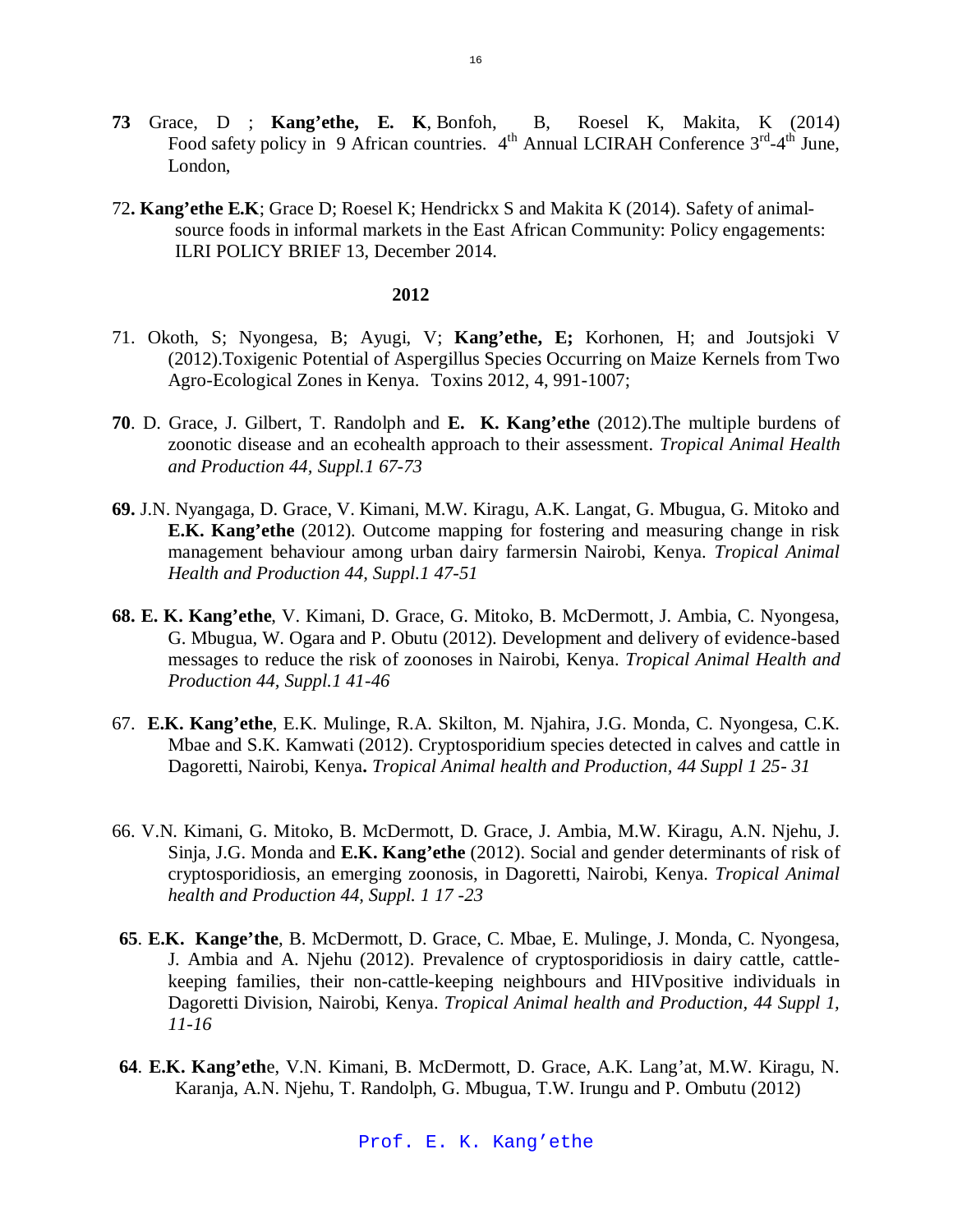A trans-disciplinary study on the health risks of cryptosporidiosis from dairy systems in Dagoretti, Nairobi, Kenya: study background and farming system characteristics. *Tropical Animal Health and Production 44 Suppl. 1 3-10*

- **63.** D. Grace, **E. K. Kang'ethe** and D. Waltner-Toews (2012) Participatory and integrative approaches to food safety in developing country cities. *Tropical Animal Health and Production 44 Spp1 1-2*
- **62.** Delia Grace; Joseph Monda; Nancy Karanja; Thomas F. Randolph and **Erastus K. Kang'ethe** (2012) Participatory probabilistic assessment of the risk to human health associated with cryptosporidiosis from urban dairying in Dagoretti, Nairobi, Kenya. *Tropical Animal Health and Production 44 suppl. 1 33-40*

#### **2011**

- **61.** Kang'ethe E. K (2011). Situation analysis: improving food safety in the maize value chain in Kenya, Report prepared for FAO.
- 60. Kutto E. K.; Ngigi, M.W ;.Karanja N., Kange'the, E. K;, Bebora L. C., Lagerkvist, C. J.; Mbuthia, P. G.; Njagi L. W and. Okello J. J ( 2011) Bacterial contamination of kale (*brassica oleracea acephala*) along the supply chain in Nairobi and its environment. *East Africa Medical Journal Vol. 88 46-53*

- **59.** D. Grace, K. Makita, **E.K. Kang'ethe**, B. Bonfoh (2010). Safe Food, Fair Food: Participatory Risk Analysis for improving the safety of informally produced and marketed food in sub Saharan Africa. Revue Africaine de Santé et de Productions Animales. *RASPA Vol.8 N0S, 2010*
- 58. Maitima, J. M; Rakotoarisoa, M and **Kang'ethe, E.** . (2010). Horn of Africa: responding to changing markets in a context of increased competition for resources. Livestock in Changing Landscape: Vol 2, Experiences and regional perspectives. Edited by, Gerber,P; Mooney, H.A; Dijkman,J; Tarawali,S and DeHaan,C. Island Press*, 4-25*.
- 57**.** N. Karanja, M. Njenga, G. Prain, **E. Kang'ethe,** G. Kironchi, C. Githuku, P. Kinyari and G.K. Mutua **(2010)** Assessment of environmental and public health hazards in wastewater used for urban agriculture in Nairobi, Kenya. Tropical and Subtropical Agroecosystems, 12 : 85 - 97
- 56. **Kang'ethe, E. K**, Njehu A.N, Karanja N K, Njenga M, Kuria Gathuru and Karanja A. (2010). Benefits and selected health risks of urban dairy production in Nakuru ,Kenya. In Africa Urban Harvest, Chapter 12, Edited by Prain G, Nancy Karanja and Diana Lee-Smith. Springer Publishers, 229 – 247.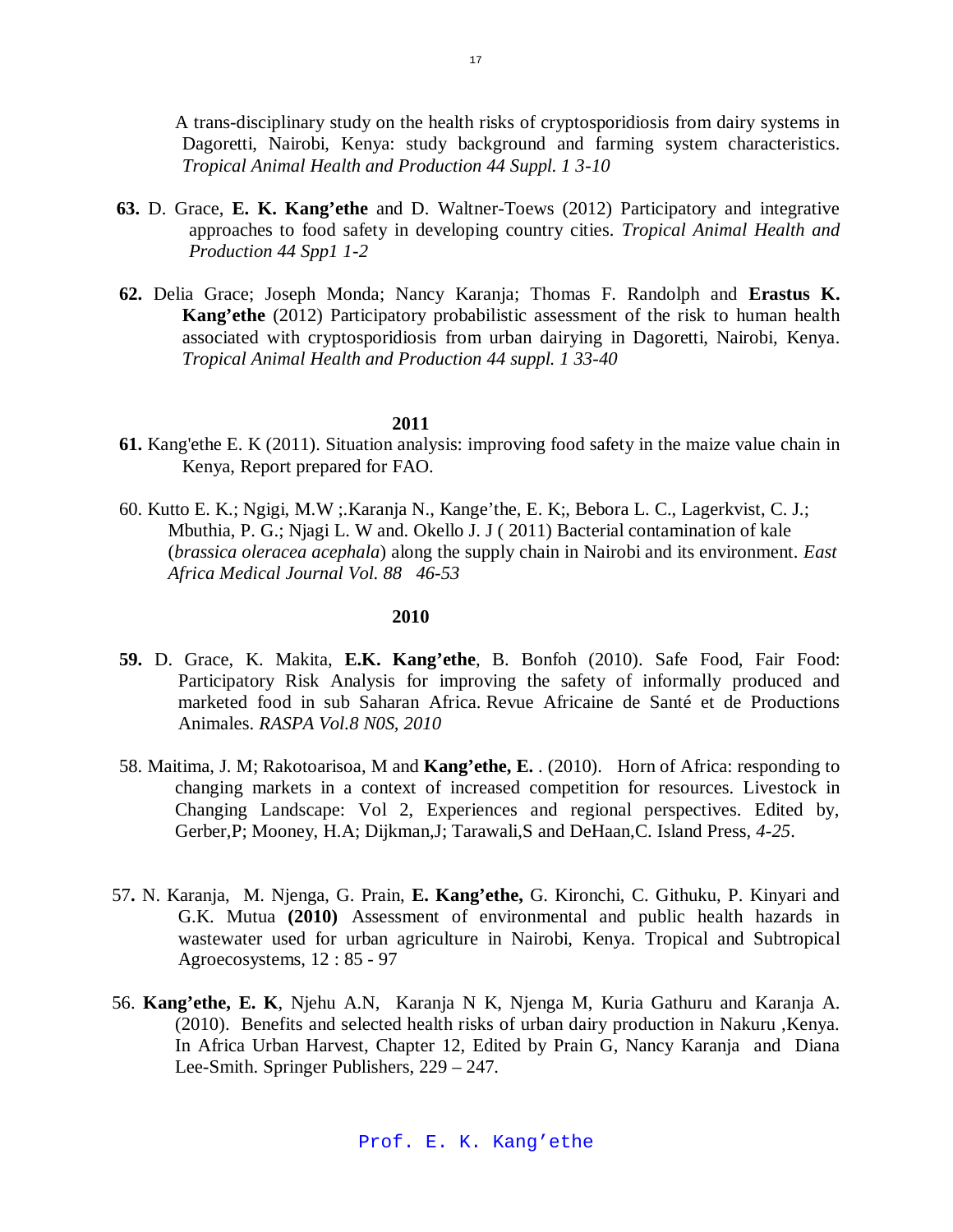#### **2009**

- 55. Kunyanga CN, Mbugua SK, **Kang'ethe EK** and JK Imungi (2009) Microbiological and acidity changes during the Traditional production of *kirario*: an indigenous Kenyan Fermented porridge produced from green maize and Millet. *African Journal of Food Agriculture, Nutrition and Development* **9** 1419 -1434
- **54.** Kunyanga CN, Mbugua SK, Imungi JK, **Kang'ethe EK (2009).** Isolation and characterization of lactic acid bacteria in *Kirario*, an indigenous kenyan fermented porridge based On green maize and millet. J. Trop. Microbiol. Biotechnol. **5**: 31-36
- **53. Kang'ethe E. K**. and Alfred K. Lang'at (2009) An investigation of Aflatoxin B1 and M1 contamination of animal feeds and milk from urban centers in Kenya.. African Health Sciences J; 9(4): 218-226

- 52. Grace D, Randolph T, Olawoye J, Dipelou M, **Kang'ethe E** (2008) Participatory risk assessment: a new approach for safer food in vulnerable African communities. *Development in Practice 18 (4-5): 611-618*
- 51. Grace, D., Omore, A., Randolph, T., **Kang'ethe, E**., Nasinyama, G.W. & Mohammed, H.O. 2008. Risk assessment for Escherichia coli 0157:H7 in marketed unpasteurized milk in selected East African countries*. J. Food Prot.,* 71(2): 257–263.
- **50.** Grace, D; Randolph, T.F; Karanja,N and **Kang'ethe E.K** (2008). Modular Risk models for management of (Cryptosporidium parvum) emerging zoonotic pathogen. Bulletin of Animal Health and Production Africa 56 13- 18
- **49.** Grace, D; Nasinyama,G; Randolph,T.F, Mwiine F and **Kang'ethe, E.K** (2008). City Dairying in Kampala: integrating benefits and harms. Chapter 11 in Healthy city harvests: Generating evidence to guide policy on urban Agriculture. Edited by Cole, D, Lee-Smith ,D and Nasinyama, G. Published by Urban Harvest (CIP) and Makerere University Press.
- **48.** Barbara Szonyi , **Erastus K. Kang'ethe** , Cecilia Kathure Mbae ,Erastus M. Kakundi, Stanley K. Kamwati , Hussni O. Mohammed, (2008) First report of Cryptosporidium deer-like genotype in Kenyan cattle. Veterinary Parasitology, **153**, 172–175
- **47. Kang'ethe E. K**.; Njehu A. N; Karanja N. K; Njenga M. N; Gathuru K and Karanja A. N. (2008)**.** The benefits and health risks associated with dairy production in Nakuru. In Upcoming title "Africa Urban harvest: Agriculture in and around African cities 2002- 2006. IDRC and International Potato Center, Ottawa, Canada. Edited by Prain G, Lee-Smith, D and Karanja, N.K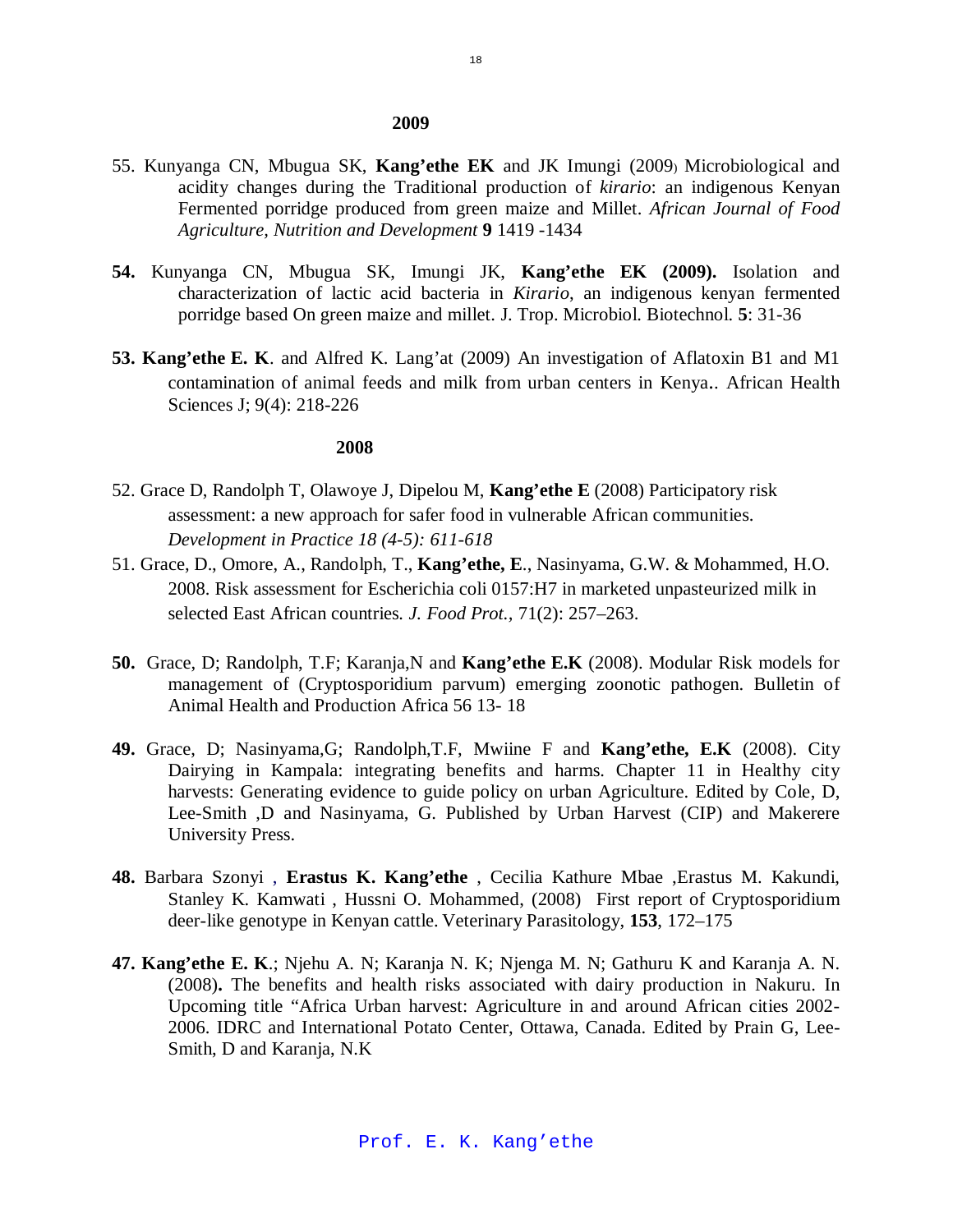**46.** Grace, D; Omore, A; Randolph,T; **Kang'ethe, E**. **K**;. Nasinyama, G. W and Mohammed H. O. (2008). Risk Assessment for *Escherichia coli* O157:H7 in Marketed Unpasteurized Milk in Selected East African Countries. *Journal of Food Protection, Vol. 71, No. 2, 257–263*

- **45. Kang'ethe. E. K** (2007)**.** Editorial: Potential of Urban Agriculture; Benefits and Risks. East African Medical Journal. S45-S47.
- **44. Kang'ethe, E. K;** D. Grace and T.F. Randolph (2007). Overview on urban and Peri-Urban Agriculture: Definition; impacts on human health, constraints and policy issues.S48-S56.
- **43.** Kimani V. N. Ngonde A. M**, Kang'ethe E. K** and **,**Kiragu, M.W . (2007). Gender, Perceptions And Behaviour Towards Health Risks Associated With Urban Dairy Farming In Dagorretti Division Nairobi. S57-S64
- **42. Kang'ethe E. K.**; J. O. Onono ; B. McDermott and S. M. Arimi. (2007). Isolation of *E. coli* O157:H7 from milk and cattle feces from urban dairy farming and non dairy farming neighbor households in Dagoretti Division Nairobi Kenya; Prevalence and Risk Factors. East African Medical Journal. 84 S65- S75.
- 41. **Kang'ethe E. K.**; B. McDermott; G. M. M'Ibui; T.F. Randolph and A K. Langat (2007). An Investigation into the Prevalence of Bovine Cryptosporidiosis among Small Holder Diary Households in Dagoretti Division Nairobi City – Kenya. East African Medical Journal S76-S82
- **40***.* **Kang'ethe, E. K.** M'Ibui, G. M Randolph T.F and Lang'at, A K (2007). The prevalence of aflatoxin M1 and B1 in milk and animal feeds from urban smallholder dairy production in Dagoretti division, Nairobi – Kenya. East African Medical Journal S83- S86
- 39. Ekuttan C.E1; **Kang'ethe, E.K**., Kimani V.N. (2007). An investigation on the prevalence of antimicrobial residues in milk obtained from urban smallholder dairy and non dairy farming households in Dagoretti Division, Nairobi, Kenya. East African Medical Journal S87- S91
- 38. **Kang'ethe, E. K**.; Ekuttan, C.E and Kimani, V. N (2007). An investigation of the prevalence of bovine tuberculosis and risk factors for human infection with bovine tuberculosis (BTB) among dairy and non dairy farming neighbor households in Dagoretti Division, Nairobi. East African Medical Journal S92-S95.
- 37. **E. K. Kang'ethe** *;*C. E. Ekuttan; V. N. Kimani; M. W Kiragu,. (2007). Investigations into the prevalence of bovine brucellosis and the risk factors that predispose humans to infection among urban dairy and non dairy farming households in Dagoretti Division, Nairobi, Kenya. East African medical Journal S96 – S100.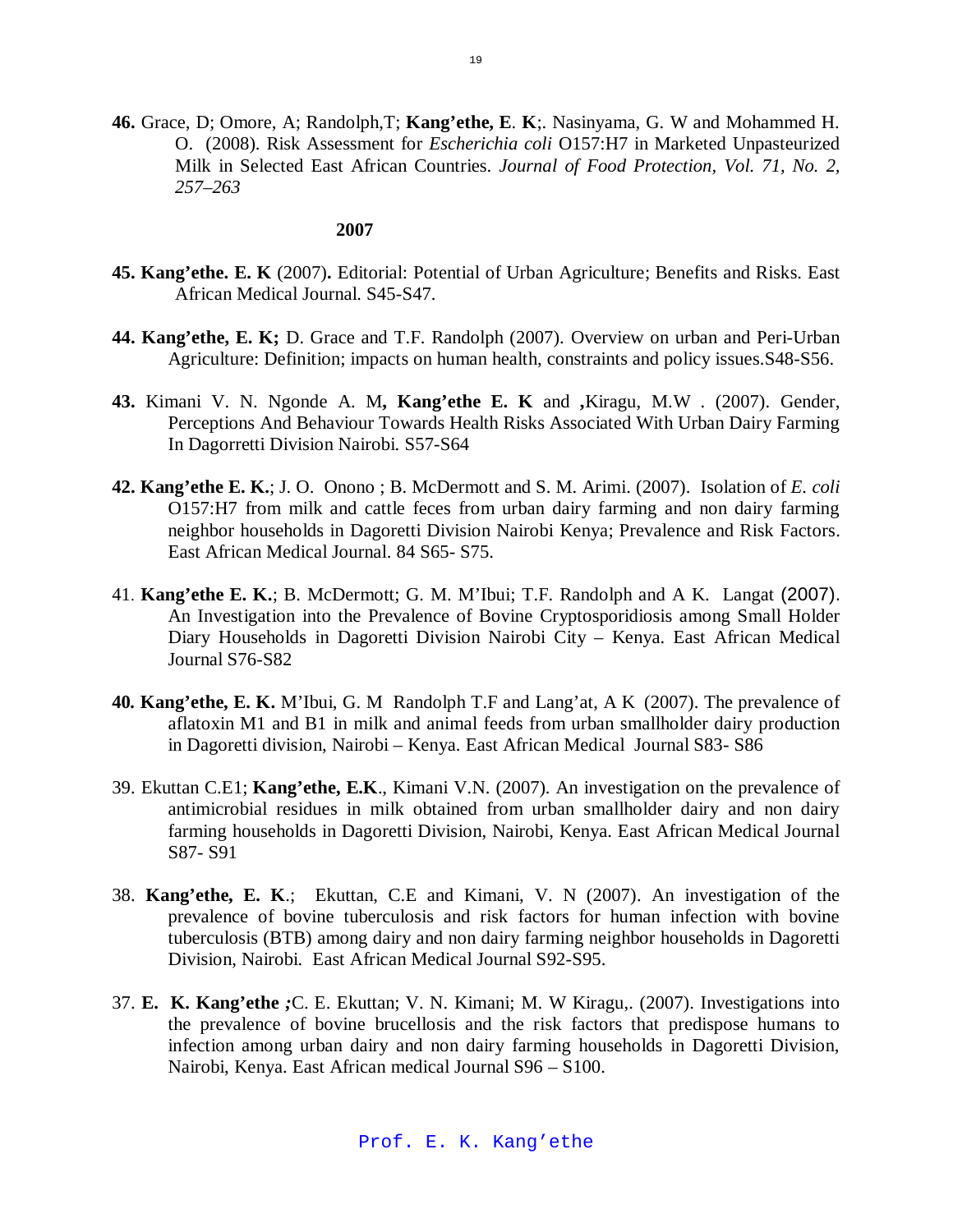#### **2005**

- 36. Arimi, S.M; Koroti, E; **Kang'ethe, E.K**; Omore, A; McDermott, J (2005) Risk of infection with *Brucella,and Escherichia coli* 0157:H7 associated with marketing of unpasteurized milk. Acta Tropica 96 1-8
- 35 **Kang'ethe, E.K**; Aboge, G.O; Arimi,S. M; Kanja, L.W; Omore, A; McDermott,J.J.(2005). Investigation of the risk of consuming marketed milk with antimicrobial residues in Kenya. Food Control 16 349-355

### **2004**

34. Omore AO, Arimi SM, **Kang'ethe EK**, McDermott JJ (2004). Analysis of Public Health Risks from Consumption of Informally Marketed Milk in Kenya. The Kenya Veterinarian. 27: 15-17. http://dx.doi.org/10.4314/kenvet.v27i1.39552

#### **2003**

- 33. Wanzala,W; Onyango-Abuje; **Kang'ethe,E.K**; Ochanda,H and Harrison, L. J. S. (2003). A comparison of meat inspection method and antigen- ELISA test in the diagnosis of bovine cysticercosis in Kenyan cattle. J. of Cameroon Academy of Sciences. Supplement 2. 265-277.
- 32. Gathumbi, J.K; Usleber, E.; Ngatia, T.A; **Kang'ethe, E.K** and Martlbauer (2003) Application of immunoaffinity chromatography and enzyme immunoassay in rapid detection of Aflatoxin  $B_1$  in chicken liver tissues. Poultry Science 82 585-590
- 31. Wanzala, W; Onyango-Abuje**; Kang'ethe,E.K;** Ochanda,H and Harrison,L.J.S (2003). Control of zoonotic parasite,Taenia saginata by post mortem diagnosis of carcasses. Journal of African health Sciences (Accepted)
- 30. Wanzala, W; Zessin, K.H; Kyule,M.N; baumann, M.P.O; Onyango-Abuje, J.A; **Kang'ethe, E.K;** Ochanda, H and Harrison L.J.S (2003). Analysis of post mortem dianosis of bovine cysticercosis in Kenyan cattle. On line Journal of Veterinary Research 1 1-9.

### **2002**

29.Wanzala, W; Onyango –Abuje, J.A; **Kang'ethe, E.K**; Ochanda,H and Harrison, L.J.S. (2002) Serodiagnosis of bovine cysticercosis by detecting live *Cysticercius bovis* using monoclonal antibody based antigen ELISA. Jl. S. Afr. Vet. Ass 73. 201-206

#### **2001**

28. J.N. Kuria, P.G. Mbuthia, **E. K. Kang'ethe** and R. G. Wahome (2001)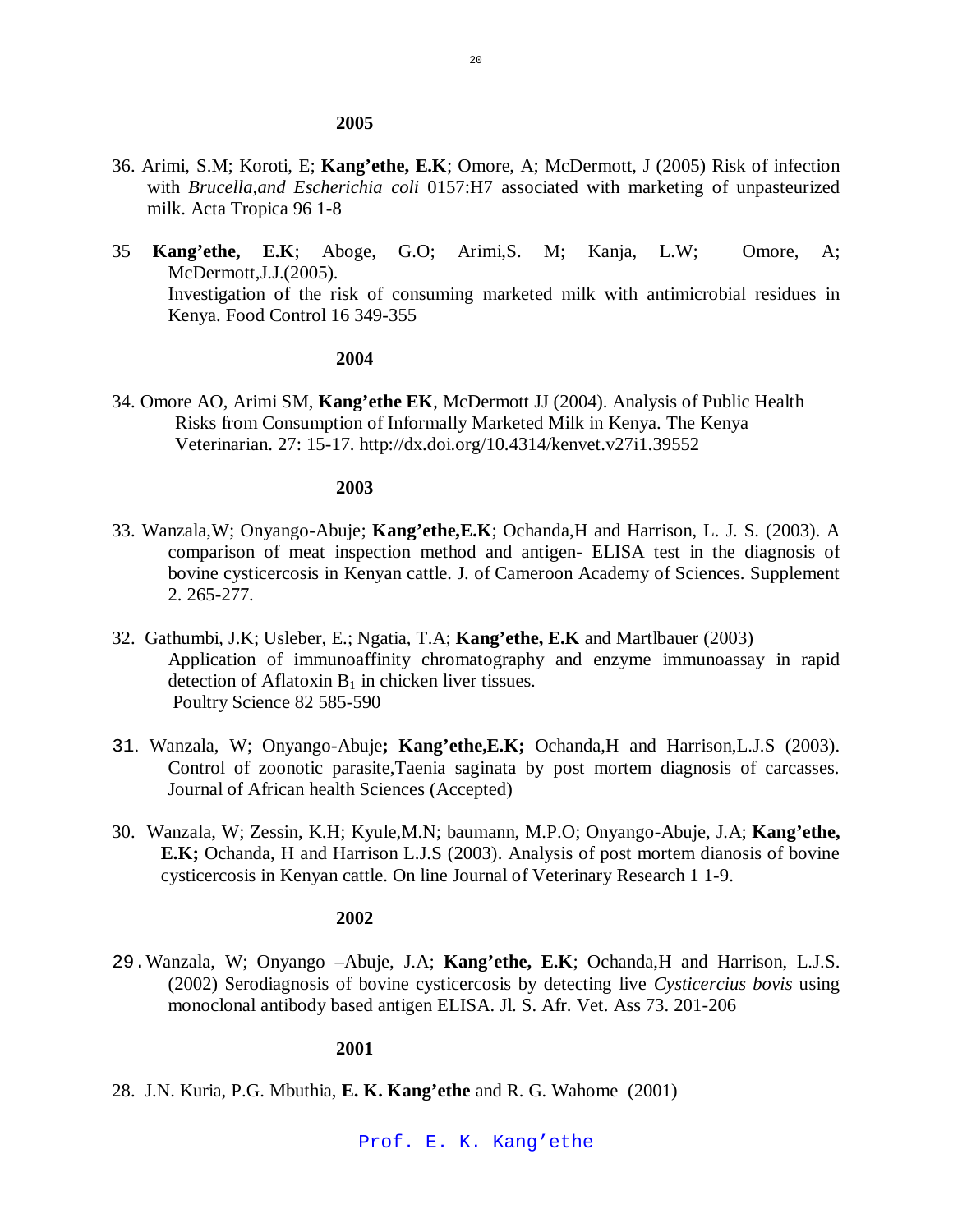Caseous lymhadenitis in goats: The pathogenesis, incubation period and serological response after experimental infection.

Veterinary Research Communications **25** 89 – 97.

### **2000**

27. **Kang'ethe, E.K**. (2000). The prevalence and control of bovine hydatidosis through post mortem meat inspection in Kenya. Kenya Veterinarian **19** 31-37.

#### **1999**

- 26. M..J. Njenga ; S.J. M. Munyua; E.R. Mutiga ; J.M Gathuma, **Kang'ethe,E.K.**; G.M. Mugera; and O. Bwangamoi; and B.N. Mitaru (1999). Semen characteristics of goats with sub acute, acute and chronic besnoitiosis. Jl.S. Afr. Vet. Ass. **70** 18-20
- 25. M..J. Njenga, **Kang'ethe**, **E.K;** O. Bwangamoi, S.J.M. Munyua, G. M. Mugera and E.R. Mutiga. (1999). Experimental transmission of Besnoitia caprae in goats. Jl. S. Afr. Vet. Ass**. 70** (4): 161-163
- 24. M..J. Njenga, S.J Munyua O.Bwangamoi, **Kang'ethe**, **E.K;** E.R.Mutiga and J.P.O. Wamukoya. (1999). Prevalence of besnoitiosis in domestic ruminants in Kenya: a preliminary survey. Jl S. Afr. Vet. Ass**. 70** (4) 151-153.

- 23 Gitau, T., McDermott, J.J., Waltner-Toews, D., Gathuma, J.M., **Kang'ethe E.K.,** Kimani, V.W; Kilungo, J.K., Muni, R.K., Mwangi, J.M. and Otieno G.O. (1998). The Agroecosystem health approach: an integrated assessment of smallholder dairy farms in Kiambu District Kenya. Kenya Veterinarian **23** 37-40
- 22. Otieno, G.O., Suda, C., Gitau, T., Mwangi, J.M., McDermott, J.J., Waltner-Toews, D., Gathuma, J.M., **Kang'ethe,E.K**., Kimani, V.W., Kilungo, J.K. and Muni R.K. (1998). Participatory action research: The missing link to sustainable and effective intervention in agricultural communities in an agroecosystem health framework. Kenya Veterinarian **23** 66-69
- 21.Mwangi, J.M., Otieno, G.O., Suda, C., Gitau, T., McDermott, J.J., Waltner -Toews, D., Gathuma, J.M., **Kang'ethe, E.K.,** Kimani, V.W., Kilungo, J.K., Muni, R.K., and Khasiani S.A. (1998).Social economic Constraints to agricultural productivity in Kiambu District. Kenya Veterinarian **23** 63-65
- 20. Omega J.A.; Munyua W.K.; Ngatia T.A.; **Kang'ethe E.K**.; and Kanyari P.W.N. (1998) Suitability of faecal Egg Sedimentation Test (FEST) as a qualitative Diagnostic Technique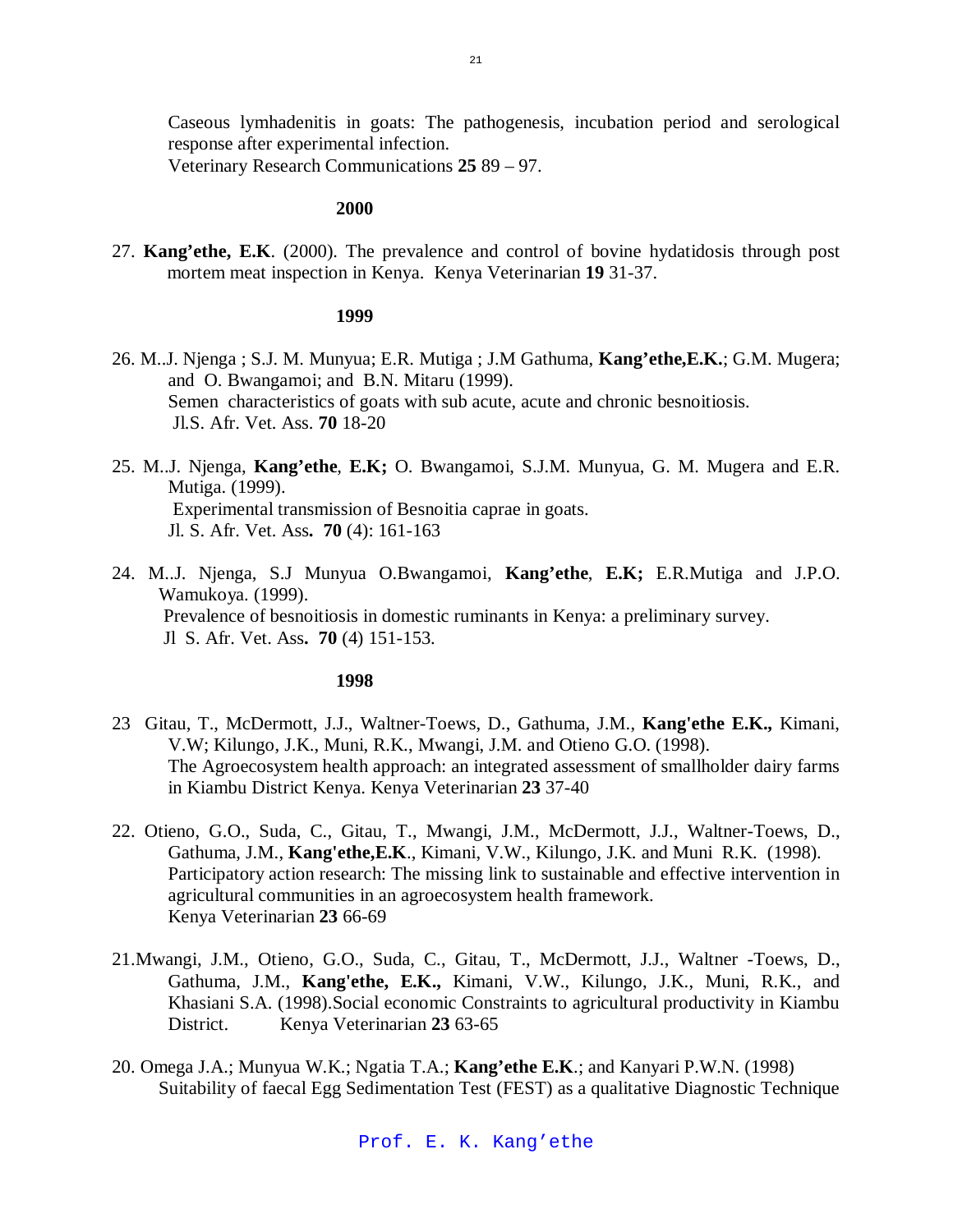for Fasciolosis in sheep. Bull Anim. Hlth. Prod. Afric. **46** 149 - 151

- 19. Kuria, J.K.N, Wahome, R.G and **Kang'ethe, E.K** (1998).
	- Caseous lymphadenitis in goats: The dose of infection and the serological response. Indian J of Animal Sci. **68**. 601 – 604

**1997**

- 18. Kuria,J.K.N; Wahome,R.G; **Kang'ethe, E.K**. and Nyaga,P.N. (1997) Clinical pathological and serological response in goats infected with Corynebacterium psedotuberculosis through cutaneous and subcutaneous routes. Bull. Anim. Hlth. Prod. Afr. **45** 73-78.
- 17. Mosabi, J.M.; Arimi, S.M. and **Kang'ethe, E.K**. (1997). Isolation and Characterization of Group B Streptococci from Human and Bovine Sources within and around Nairobi. Epidemiol. Infect. **118** 215-220.

### **1995**

16**. Kang'ethe,E.K**. (1995).

The impact of Meat inspection on the control of bovine cysticercosis in Kenya. Bull. Anim. Hlth Prod. Afr. **43** 261-268.

- 15. J.M.Njenga; O.Bwangamoi; **E.K. Kang'ethe**; G.M.Mugera and E.R.Mutiga. (1995). Comparative ultra structural studies on Besnoitia besnoiti and Besnoitia caprae. Vet.Res.Communications, **19** 295 - 308.
- 14. Sasaki, H**, Kang'ethe, E.K**. and Kaburia, H.F.A. (1995). Blood meal sources of Glossina pallidipes and Glossina longipennis (Diptera: Glossinidae) in Nguruman, South West Kenya. J. Med. Entomol. **32** (3) 390 - 393.
- 13. Mihok.S, **Kang'ethe, E.K.** and Githaiga J.K. (1995). Trap and odour bait for Stomoxys (Diptera: Muscidae).in Kenya. J.Med.Entomol**. 32** 283 - 289.
- 12. Mihok, S; Machika, C; Darji, N; **Kang'ethe, E. K** and Otieno, L.H. (1995) Relationships between host factors and proteases in Glossina morsitans sspp infected with Trypanosoma congolense. J. Med. and Veterinary Entomology **9** 155- 160.

#### **1994**

11. Gacheru, D.N.; **Kang'ethe, E.K**.; Kaburia, H.F.A. and Njeruh, F.M. (1994). Sandwich Enzyme immunoassay for Speciation of cooked meats and for detecting trace amounts of adulterants of phylogenitically related species.

Prof. E. K. Kang'ethe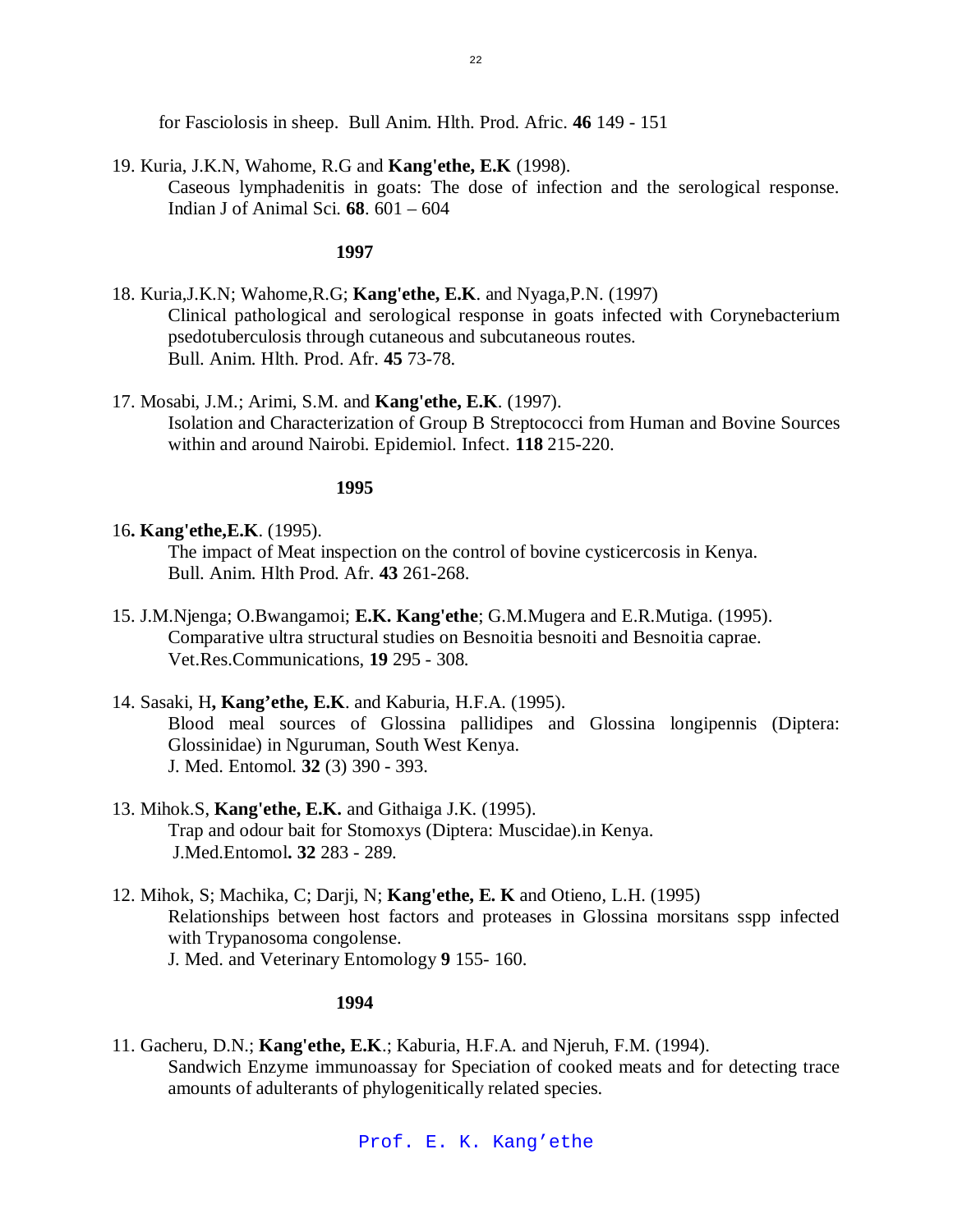E.Afr. Agric. For. J. **59** 205-212.

### **1993**

### 10**. Kang'ethe, E. K**. (1993)

A Survey of the Hygienic status of bovine carcasses from three slaughterhouses around Nairobi. Kenya. Kenya Veterinarian **17** 9 - 12

9. Njenga, J.M; Bwangamoi. O; Mutiga. E.R**; Kang'ethe. E.K**.and Mugera. G.M. (1993) Preliminary findings from an experimental study of Caprine besnoitiosis in Kenya. Veterinary Research Communications**. 17** 203- 208.

### **1992**

8. Mihok, S.; Munyoki, E.; Brett, R.A.; Jonyo, J.F.;Rottcher, D.;Majiwa, F.A.O., **Kang'ethe, E.K**.; Kaburia, H.F.A.and Zweygarth, E.(1992). Trypanosomiasis and the conservation of black Rhinoceros (Diceros bicornis) at the Ngulia Rhino Sanctuary, Tsavo West National Park, Kenya. African Journal of Ecology, **30** 103-115.

### **1990**

#### 7. **Kang'ethe, E.K**. (1990).

Use of immunoassays in monitoring meat protein additives. Chapter 5, Developments and Application of Immunoassays for Food Analysis. Edited by Rittenburg J. H. Elservier Applied Science Publishers. 127-139.

#### **1987**

6. **Kang'ethe, E.K**. and Gathuma, J.M. (1987).

Species identification of autoclaved meat samples using antisera to thermostable muscle antigens in an enzyme immunoassay. Meat Sci. **19** 265-270.

5. **Kang'ethe, E.K**. and Lindqvist, K.J. (1987).

Detection of Pork and Beef in fresh and heated meat products using an enzyme immunoassay.

J. Food Sci. and Technol**. 24.** 289-293.

4. **Kang'ethe, E.K**. and Lindqvist,K.J. (1987).

Thermostable muscle antigens suitable for use in enzyme immunoassay for identification of meat from various species.

J. Sci. Food Agric**. 39** 179-184.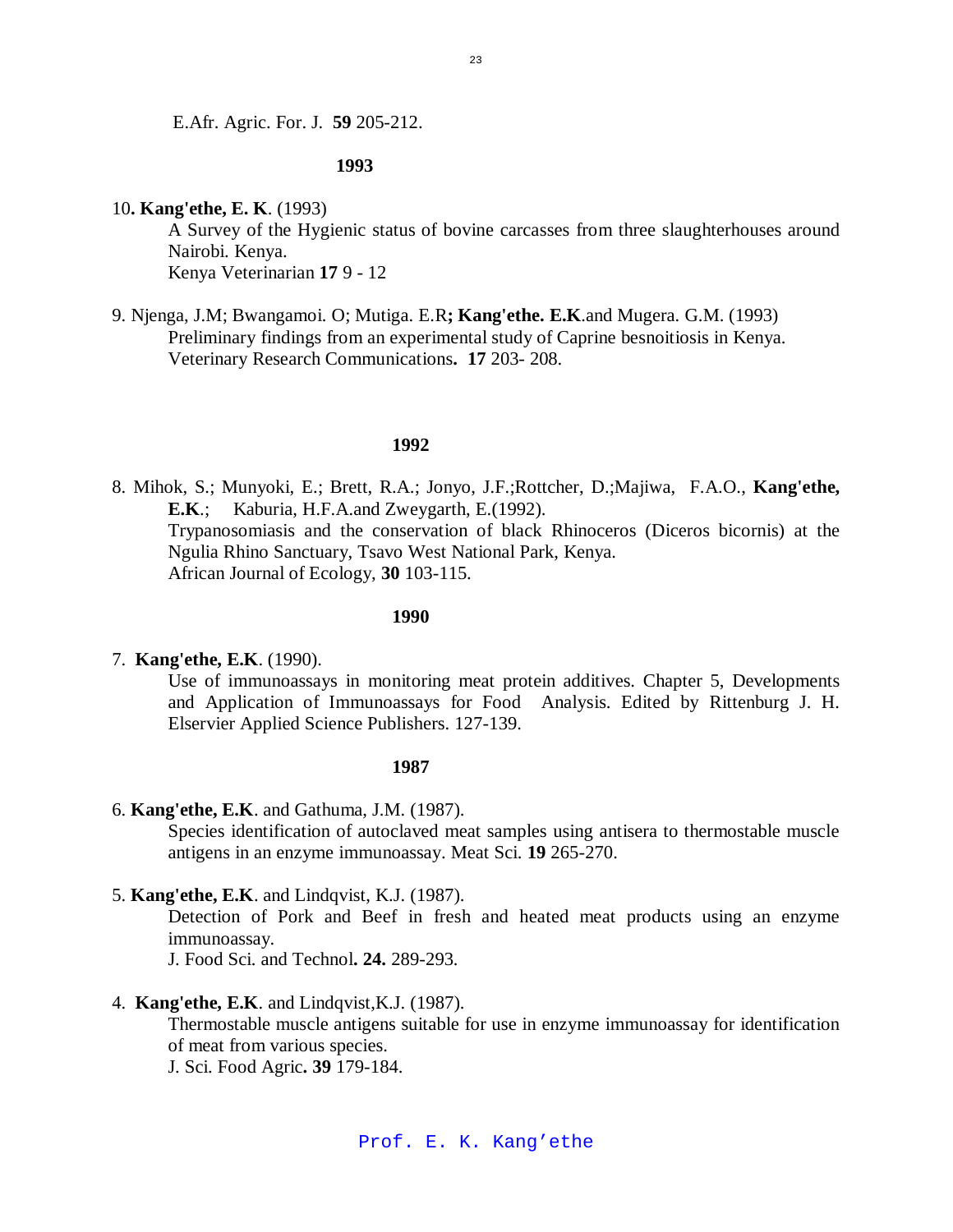#### 24

#### **1996**

3**. Kang'ethe, E.K**; Gathuma, J.M. and Lindqvist, K.J. (1986).

Identification of the species of origin of fresh, cooked and canned meat and meat products using antisera to thermostable muscle antigens by Ouchterlony's double diffusion test. J. Sci. Food and Agric. **37** 157-164.

#### **1984**

2. **Kang'ethe, E.K**.; Lindqvist, K.J. and Gathuma, J.M. (1984).

Immunological reactions of thermostable muscle antigens and their possible use in identification of cooked and fresh animal meats. In Biochemical Identification of Meat Species. Edited by Patterson R.L.S., Elservier Applied Science Publishers, pp 129-144.

### **1982**

1. **Kang'ethe, E.K**.; Jones, S.J. and Patterson, R.L.S. (1982). Identification of the species of origin of fresh meat using enzyme linked immunosorbent assay procedure. Meat Sci**. 7** 229-240.

### **PAPERS READ AT CONFERENCES AND SEMINARS and REPORTS**

- 64.L.C. Falzon , M. Woolhouse , P. Toye , E. Kang'ethe , S. Kariuki , T. Robinson , J.Rushton , O. Hanotte, E.M. Fèvre (2016) Developing an integrated zoonotic surveillance system in western Kenya. Poster presented at Institute of Infection and Global Health Day, University of Liverpool.
- **63 Kang'ethe, E.K**; Patrick Otto; George Nasinyama and Rudvick Kazwala 2013. Development of veterinary Public Health Continuing Education Modules in East Africa. Paper presented at the Kenya Veterianry Association Meeting held at White Sands Hotel, Mombsa,  $23-27$ <sup>th</sup> May 2013.
- 62.Kohei Makita; **Kang'ethe E.K**; Zewde G,; Kurwijila L,; Matusse H,; McCrindle C,; Tano-Debrah K,; Bonfoh B,; Costard S and Grace D (2012). Key messages from Safe food Fair food project: food safety in informally marketed livestock products in sub Saharan Africa. Poster at ISVEE Conference in Maastricht, The Netherlands.
- **61. Kang'ethe, Erastus K**, Hannu J. Korhonen; Sheila Okoth; Gatwiri Murithi; Christine K. Mburugu, Joseph K Mungatu and Harrison N Mburu. 2012 Animal feed types and sources in Nandi and Makueni Counties, Kenya: aflatoxins and fumonisins contamination. Presented at the International Silage Conference Helsinki Finland, 2-4th July 2012
- **60. Kang'ethe, E.K**; Anima, S<sup>1</sup>; Ouko, E; Gatwiri, M; Mburugu, C,K; Alberg, S; Ayugi, V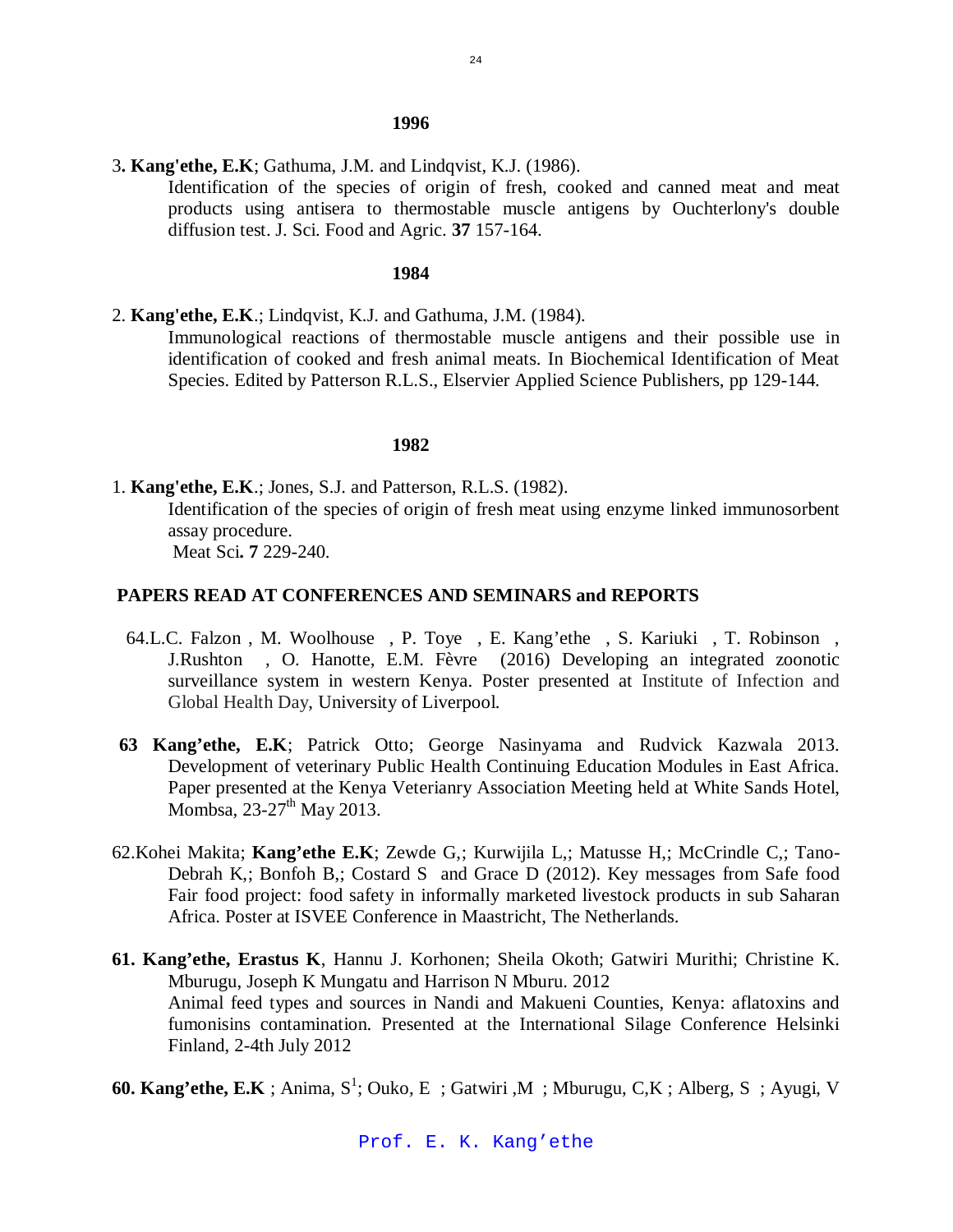; Mutele, B ; Kihara, S ; Kiaye, D ; Okoth, S ; Korhonen ,H ; Mungatu, J,K ; Shalo, . P and Wamae, L.W.**2012**

Households' exposure to aflatoxin in Nandi and Makueni counties: knowledge, attitudes and practices. Paper presented at the Global Development Symposium in University of Guelph, Ontario, Canada. 6<sup>th</sup> -9<sup>th</sup> May 2012

- 59. Kasse-Ndongo, F K; Zarate, A.V; **Kang'ethe, E .K** ; Schultze,M.S and Kpkei,M 2011 Choice of breeds and husbandry practices influencing the safety of milk and milk products from smallholder dairy cattle farms around Nairobi (Kenya), focussing on Brucellosis. Paper presented at the ICOPHAI Conference in Addis Ababa, Ethiopia. September 2011.
- **58.** Mwai, C.W, Makita, K., Arimi, S.M, **Kang'ethe, E.K**. and Grace, D. **2011** *Escherichia Coli (E. coli)* O157 in Beef Carcasses in Slaughter Houses in Nairobi, Kenya. Paper presented at the ICOPHAI conference in Addis Ababa, Ethiopia, September 2011.

## **57. Kang'ethe E.K. 2010.**

Aflatoxin in human foods and animal feeds under changing Environments. Paper presented at the 7<sup>th</sup> biennial Faculty of Veterinary Medicine Conference, Nairobi Kenya.

- **56. Kang'ethe, E.K;** Wyn Richards , Peter Kuria-Gathuru,Tabitha Kimani , Cameline Mwai ; Njenga Munene , James Wabacha and Davinder Lamba, 2010 . Urban Smallholder Livestock Production in Kenya: Constraints and Perceptions of Farmers and Health Service Providers . Ecohealth 2010 Conference, School of Hygiene and Tropical mecine, London, UK.
- **55. Kang'ethe, E. K. (2009)**. Challenges facing Research and Knowledge Dissemination in Public Health in addressing emerging and re-emerging health diseases for socioeconomically stable nations. Key note speech to the School of Public health, 5th Annual scientific Conference, Moi University, Eldoret
- **54. Kang'ethe, E.K,** Randolph, T.F, McDermott, B, Kimani,V.N, Langat, A.K, Kiragu, M.W, Grace,D, Njehu,A.A and Sinja, J (2008**).** Urban Smallholder dairy Production: Food security option. Paper presented at the International Ecohealth Forum, Merida Mexico, 1<sup>st</sup> -5<sup>th</sup> December 2008.
- **53.** Grace, D, Njehu,A. A, Monda, J, **Kang'ethe E. K.,** Omore .A, Randolph ,T. F. (2008) Participatory Risk Assessment: A new tool for improving smallholder market access and consumer health **. Tropentag Abstracts**
- **52.** Monda J, Grace, D, Randolph T.F, **Kang'ethe E**. K (2008). Quantitative risk assessment for Cryptosporidium parvum associated with dairy cattle in urban and peri-urban Nairobi, Kenya. **Tropentag Abstracts**
- **51**. **Kang'ethe, E. K**; Randolph, T. F.; McDermott, B; Kimani V.N;. Lang'at A.K; . Kiragu M. W; Grace, D; Njehu A.N and Sinja J. (2008).Urban Smallholder Dairy Production: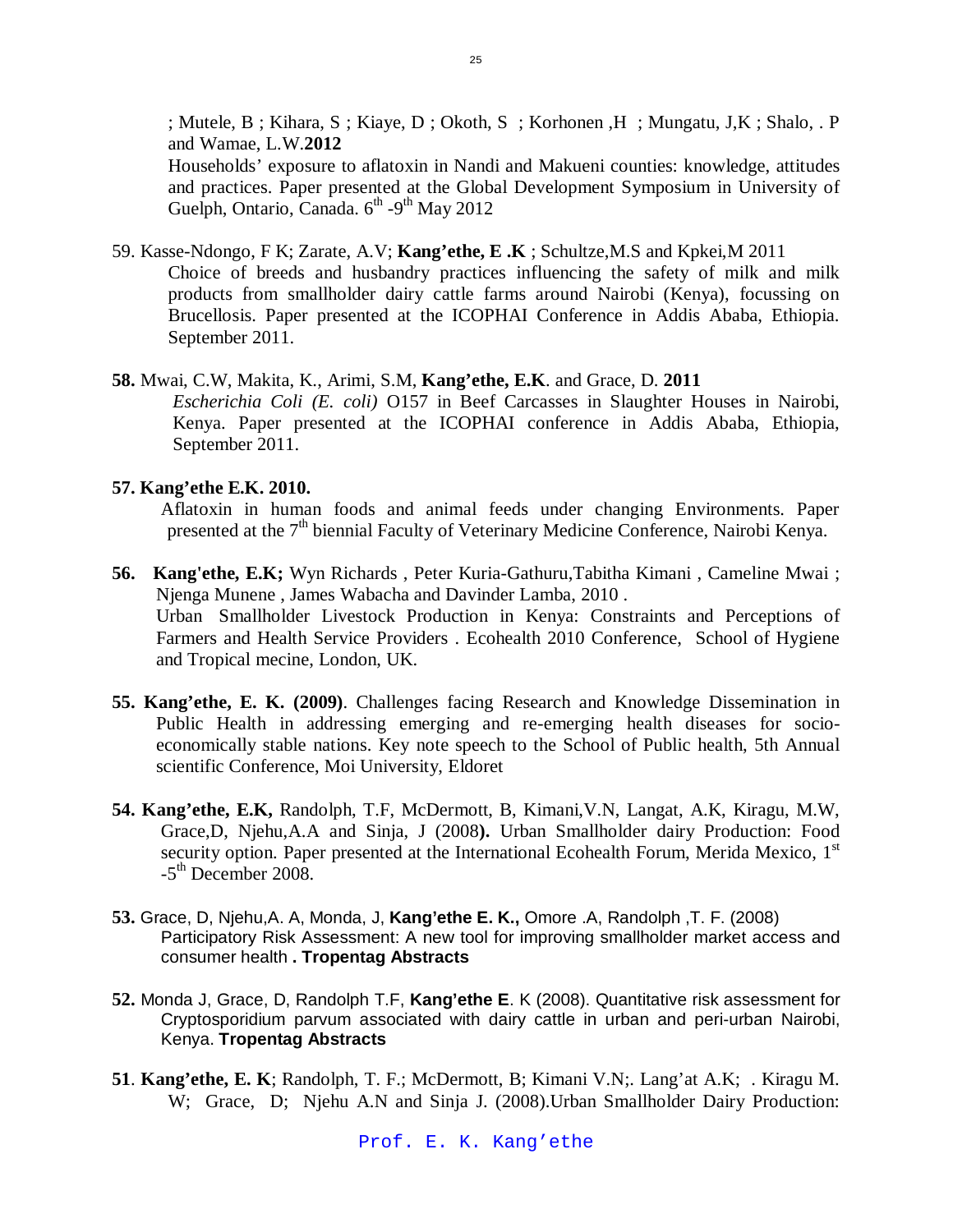Food Security Option. Paper presented at the panel Session of the Internation Ecohealth Forum in Merida Mexico, 1-5<sup>th</sup> December 2008.

- **49.** Njenga,MM; **Kang'ethe,E.K;** Karanja,N.K; Kabiru,,C; Munyao,P; Kironchi,G; Gathuru,K and Prain G. (2007). Mainstreaming gender analysis in the Research process of International Potato center. Full Report **http://www.prgaprogram.org/modules.php?op=modload&name=News&file=article &sid=144&mode=thread&order=0&thold=0**
- **48.** Njenga,M M; Karanja, N.K**; Kang'ethe, E.K;** Kabiru,C; Munyao,P; Gordon P; Lee-Smith,D; Gildemacher,P; Kinyae,P; Barun, G and Gathuru K. (2008). Enhamcing Research impacts through mainstreaming gender in organizations and research processes: The case of Urban Harvest and the International Potato Center. In Rethinking impact: Capturing the Complexity of poverty and Change, March 26-28 CIAT Cali, Columbia.
- **47.** Kinyari, P.K; Gathenya, J.M; Wambua,K; Rwamba, C; Njenga, M. M; Karanja, N. K; Kabiru,C; Munyao, P; Githongo, M.W; Kironchi**, G; Kangethe, E.K;** Muneri, C; Githigia, S; Bebora,L.C and Prain, G. (2007)**.** Quantifying Heavy Metals Contaminats in river and sewer water: Mapping Pollutants sources and their environmental impacts along the Ngong River Basin, Nairobi. In proceedings for International Symposium on innovations as Key to the green Revolution in Africa: Exploring the scientific facts in Arusha, Tanzania. September 17-21 2007.
- 46. Njehu A. **Kang'ethe E.K**, McDermott B., Mohammed H., Randolph T., Grace D., and Mainga A. (2007) The challenges of quality control for studies on food safety and zoonotic disease in developing countries. In proceeding of the first International conference on Food Safety of Animal Products in Amman, Jordan, 12-14 November 2007
- 45. Omore A.O; Lore, T; Staal, S; Kutwa J; Ouma R; Arimi S.M and **Kang'ethe E. K**. (2005).Addressing the Public Health and quality concerns towards marketed milk in Kenya. Smallholder dairy Project Report

http://www.smallholderdairy.org/collaborative%20res20%reports,html

- **44.Kang'ethe, E.K**; Toutain B. and Maitima J. (2004) Feedback workshops: Discussions and action plans on recommendations made during FITCA-EMMC workshops by communities' on environment December 2003: Western Kenya
- 43**.Kang'ethe, E.K**; Toutain B. and Maitima J. (2004) Feedback workshops: Discussions and action plans on recommendations made during FITCA-EMMC workshops by communities' on environment December 2003: Eastern Uganda
- 42. **Kang'ethe, E.K**. (2003). Stakeholders and organizations relevant for environmental monitoring and management in FITCA areas of Uganda. Report submitted to FITCA-EMMC, Nairobi.
- 41.**Kang'ethe, E.K;** Toutain, B; Maitima, J; Karuga, J; Mbogua, S and Mbuvi, D (2003).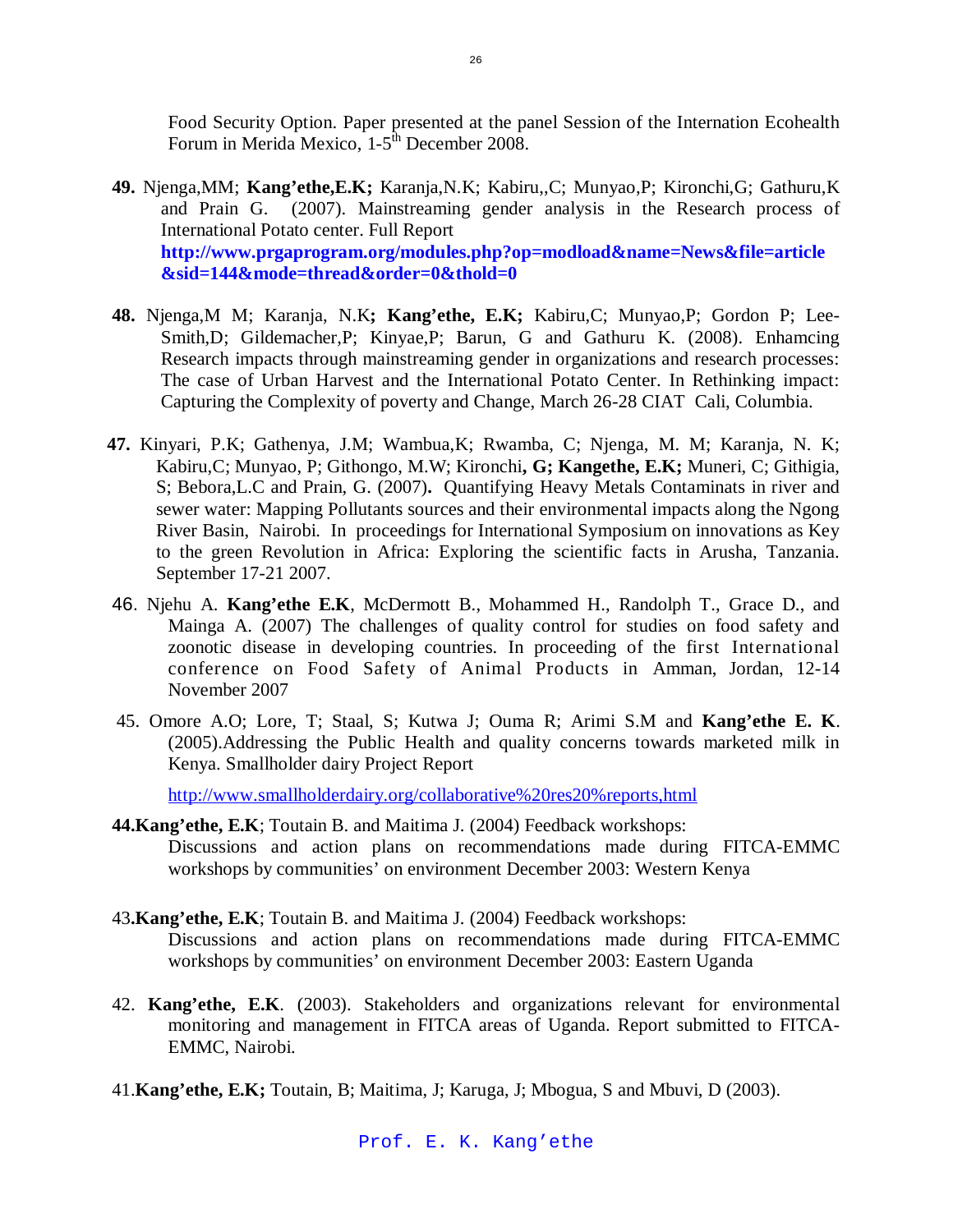FITCA-EMMC workshops on information exchange and training with rural communities on environment: Western Kenya. Report and Recommendations. Report submitted to FITCA-EMMC, Nairobi.

- 40. **Kang'ethe, E.K**; Toutain, B; Maitima, J; Mbogua, S and Mbuvi, D (2003) FITCA-EMMC workshops on information exchange and training with rural communities on environment: Eastern Uganda. Report and Recommendations. Report submitted to FITCA-EMMC, Nairobi.
- 39. Musoke, B.W; Gitau, T.G; **Kang'ethe, E.K** McDermott, J.J and Randolph T (2003) Participatory village workshops to develop and implement agro-ecosystem health plans in Eastern Uganda. In proceedings of 10<sup>th</sup> ISVEE Conference, Vina del Mar, Chile  $17<sup>th</sup> - 21<sup>st</sup>$  Nov.2003
- 38.McDermott, J.j; Gitau T; Musoke, W.B; Ondit, M; Laker, C; Rutebuka, A. M and **Kang'ethe, E. K**. (2003). Links between sleeping sickness and natural resource endowment and use: what can communities do? In proceedings of Agro-ecosystem Health Conference in Ottawa, Canada
- 37.Mutsuyo K; **Kang'ethe, E.K**; Bantebya-Kyomuhendo, G and Samui, K. (2003). Research on effective South to South technology transfer to achieve sustainable community development: a case study of introducing agro-ecosystem health (AESH) methods and experiences to Zambia from Kenya and Uganda. Report Submitted to Toyota Foundation, Japan

## **36.Kang'ethe, E.K**. (2002)

Species identification of autoclaved, cooked and fresh meats using antisera to thermostable muscle antigens.

Paper read at the Bushmeat Training Development Workshop, held at the College of African Wildlife Management, Mweka, Moshi, Tanzania, on 7<sup>th</sup> –9<sup>th</sup> May 2002.

- 35.Omore, A; Arimi, S.M; **Kang'ethe, E.K**; McDermott,J.J; Staal, S; Ouma,E; Odhiambo, J; Aboge, G. O; Koroti, E and Koech, R. (2001) Assessing and Managing Milk-borne Health Hazards for the Benefit of Consumers in Kenya. SDP Collaborative Research Report. Small Dairy Holder (R&D) Project. MALDM/KARI/ILRI/DFID.
- 34.Mwangi, A.; Arimi,S.M.; Mbogua, S.; **Kang'ethe, E.K.;** Ouma,E. A.; Omore,A. O.; McDermott, J.J. and Staal, S.J. (2000).Application of HACCP to improve the safety of informally marketed raw milk in Kenya. Proceedings of ISVEE conference in California – Colorado, August 2000.
- 33. Omore, A.O.; McDermott,J.J.; Staal, S. J.; Arimi, S.M.; **Kang'ethe,E.K**. and Ouma, E.A. (2000).Analysis of public Health risks from consumption of informally marketed milk in sub- Saharan African countries. Proceedings of ISVEE California-Colorado, August 2000.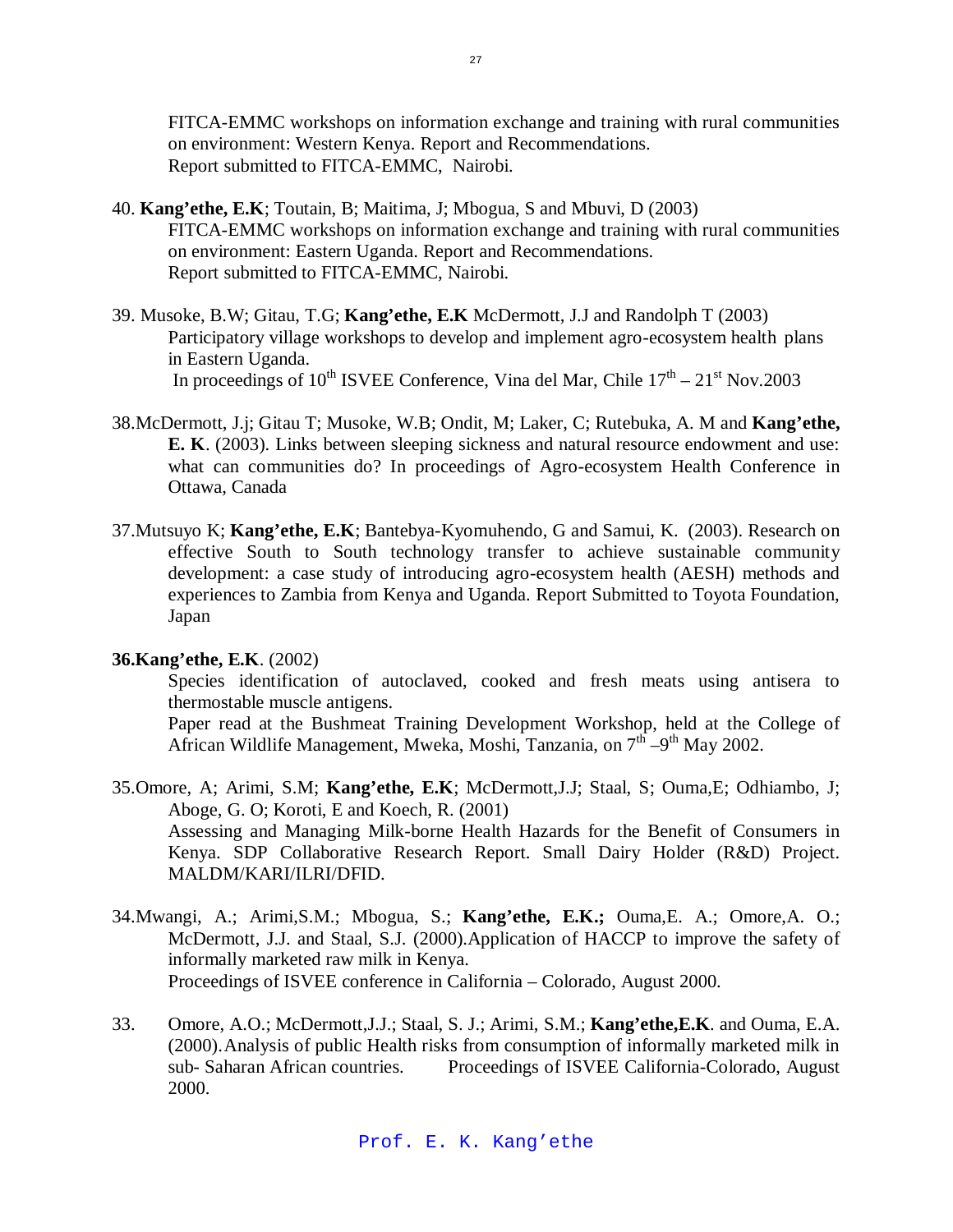- 32. Aboge, G.O.; **Kang'ethe, E.K.**; Arimi, S.M.; Omore, A .O.; McDermott, J. J.; Kanja, L. W.; Macharia,J.K.; Nduhiu, J.G. and Githua, A.(2000).Antimicrobial agents detected in marketed milk in Kenya. In proceedings of  $3^{\text{rd}}$  All Africa conference on Animal Agriculture and the  $11^{\text{th}}$ conference of the Egyptian Society of Animal Production. Held in Alexandria, Egypt  $6<sup>th</sup>$  $-9^{\text{th}}$  Nov.2000
- 31. **Kang'ethe, E. K**.; Arimi, S. M.; Omore, A. O.; McDermott, J.J.; Nduhiu, J.G.; Macharia, J. K.; and Githua, A. (2000)

The prevalence of antibodies to *Brucella abortus* in marketed milk in Kenya and its public health implications.

In proceedings of  $3<sup>rd</sup>$  All Africa conference on Animal Agriculture and the  $11<sup>th</sup>$ conference of the Egyptian Society of Animal Production. Held in Alexandria, Egypt  $6<sup>th</sup>$  $-9^{\text{th}}$  Nov.2000

30. Arimi, S. M.; Koroti, E.; **Kang'ethe, E.K**.; Omore, A.O.; McDermott, J.J.; Macharia, J.K.; Nduhiu,J.G and Githua, A.(2000)

Risk of infection from *E.coli* 0157:H7 through informally marketed milk in Kenya. In proceedings of  $3<sup>rd</sup>$  All Africa conference on Animal Agriculture and the  $11<sup>th</sup>$ conference of the Egyptian Society of Animal Production. Held in Alexandria, Egypt  $6<sup>th</sup>$  $-9<sup>th</sup>$  Nov.2000.

- 29. Njenga, J.; Bwangamoi, O.; Mutiga, E. R.; **Kang'ethe, E.K** amd Mugera, G. M. (2000). Antemortem studies on natural caprine besnoitiosis. Proceedings of the Faculty of Veterinary Medicine Biennial Scientific Conference, 30<sup>th</sup>-31<sup>st</sup> August 2000.
- 28, Thiuta, J. K.; **Kang'ethe, E. K**.; Arimi, S.M and Kaburia, H.F. A. (2000). Influence of pH and usefulness of buffered diluent on the recovery of microorganisms from honey. Proceedings of the Faculty of veterinary Medicine Biennial Scientific conference.  $30^{th}$ - $31^{st}$  August 2000.
- 27. Omore AOo; Arimi,S.M; **Kang'ethe, E. K**. and McDermott J.J. (2000). Analysis of public health risks from consumption of informally marketed milk in Kenmya. Small holder dairy **Report.** Project **Report.** Report.

*http://www.smallholderdairy.org/collaborative%20res20%reports,html*

- 26. Omore A.O; Arimi,S.M**; Kang'ethe, E. K**. McDermott J.J; and Staal. S. (2000). Analysis of Public health riskas in Milk markets in Kenya. Paper presented at annual symposium of the animal production society of Kenya. Kenya Agricultural Research ionstitute-Naivasha. *http://www.smallholderdairy.org/collaborative%20res20%reports,html*
- 25. Arimi, S. M.; Koroti, E.; **Kang'ethe, E. K**.; Omore, A.O.; McDermott, J. J.; Nduhiu, J. G.; Macharia,J. K and Githua, A. (2000). Isolation and identification of *E. coli* 0157: H7 from raw informally marketed milk.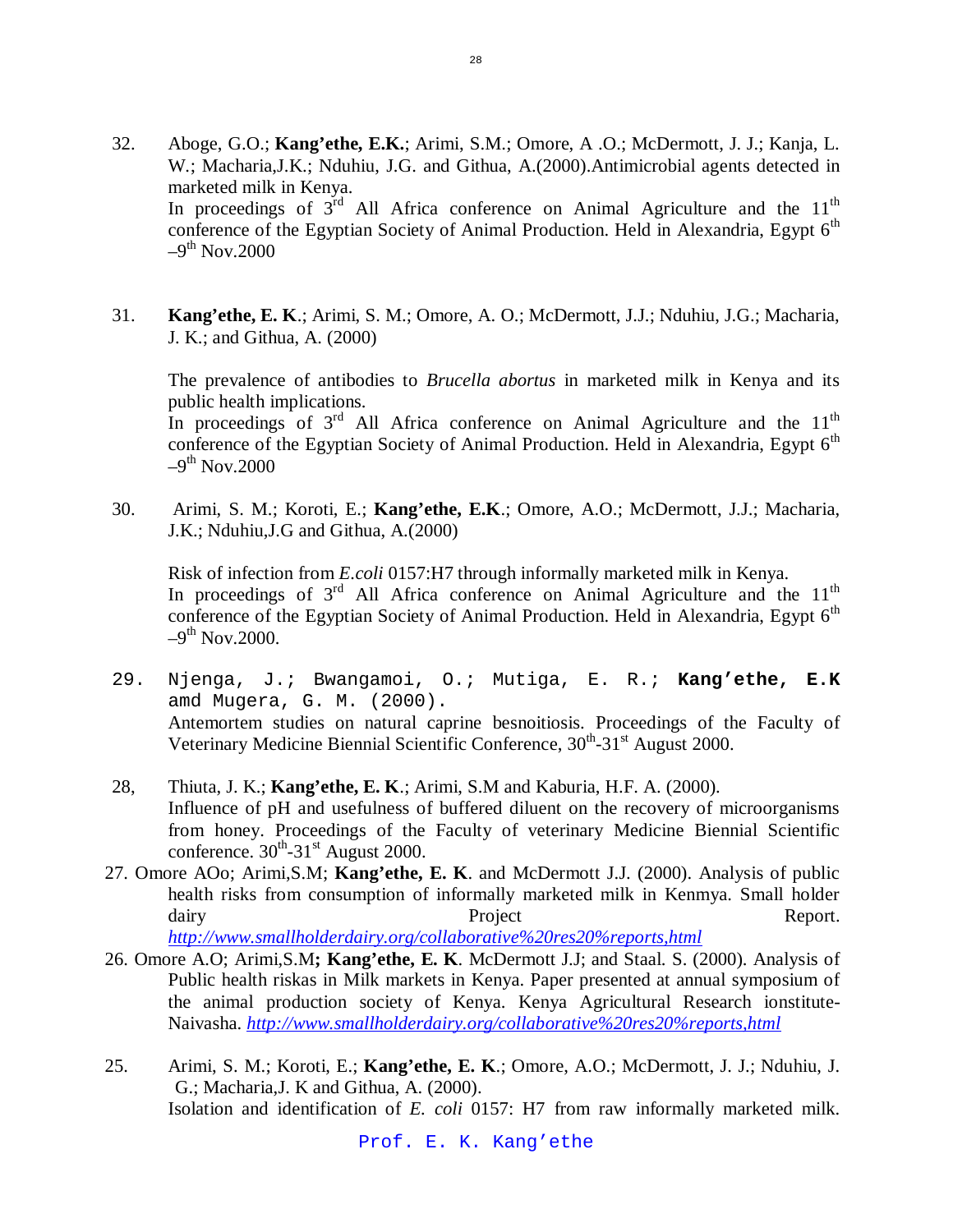Proceedings of the Faculty of Veterinary Medicine Biennial scientific conference.  $30^{\text{th}}$ - $31<sup>st</sup>$  August 2000.

- 24. Mwangi, A; Mbogua, S.; Arimi, S, M.; **Kang'ethe, E. K**.; Omore, A. O.; McDermott, J. J. and Staal, S. (2000). Assurance of good quality Milk in the informal market. Proceedings of the Faculty of Veterinary medicine Biennial Scientific Conference. 30<sup>th</sup> -31<sup>st</sup> August 2000.
- 23. **Kang'ethe, E. K.;** Arimi, S. M.; Omore, A.O**.;** McDermott, J. J.; Nduhiu, J. G.; Macharia, J. K and Githua, A. (2000**).** Testing for antibodies to *Brucella abortus* in milk from consumers and market agents in Kenya using milk ring test and enzyme immunoassay. Proceedings of the Faculty of Veterinary Medicine biennial Scientific Conference. 30<sup>th</sup>-31<sup>st</sup> August 2000.
- 22. Aboge, G.O.; **Kang'ethe, E. K**.; Arimi, S. M.; Kanja, L. W.; Omore, A. O; McDermott, J. J; Macharia, J. K; Nduhiu, J. G and Githua, A. (2000). Screening for antimicrobial residues in consumers' and market agents' milk in Kenya using Charm AIM-96. Proceedings of Faculty of veterinary Medicine biennial Scientific Conference.  $30^{th}$ - $31^{st}$  August 2000
- 21 Wanzala W., Onyango-Abuje, J. A., Kang'ethe E.K., Ochanda, H. and Harrison L.J.S. (2000) Distribution of Cysticercus bovis in bovine carcasses of naturally and artificially infected Kenyan cattle and its implication for routine meat inspection method. Proceedings of KEMRI conference
- 20. Gitau T.; McDermott J.J., Waltner- Toews D., Gathuma J.M., **Kang'ethe E.K**.; Kimani V.W., Kilungo J.K., Muni R.K., Mwangi J.M. and Otieno G.O. (1998). Ecosystem Health: Principles and methods used in a high potential tropical agroecosystem. In proceedings of ILRI/IDRC Agroecosystem health planning Workshop May 11th-16th 1998 Addis Ababa Ethiopia.
- 19. **Kang'ethe. E.K** and J.A.Onyango Abuje.(1997) Control of bovine cysticercosis by post-mortem meat inspection and the effect of ante mortem diagnosis on the control programme. International Workshop on Cystercosis held at Ondersteport Veterinary institute Pretoria South Africa 19th August -20th August 1997.
- 18. Njenga- Munene, J; **Kang'ethe E.K**. and Mugera,G.M. (1996). The study on the endemicity of Besnoitiosis in domestic ruminants in Kenya. Proc.of Kenya Vet.Assoc.Scientiffic conference, Whitesands, Mombasa. 24-27th April.

# 17. **Kang'ethe, E.K**. (1995).

Privatisation of Veterinary Services in respect to Veterinary Public Health. A paper read at the Central KVA Seminar held on 31st March, at Maua Lodge, Nyambene District, Kenya.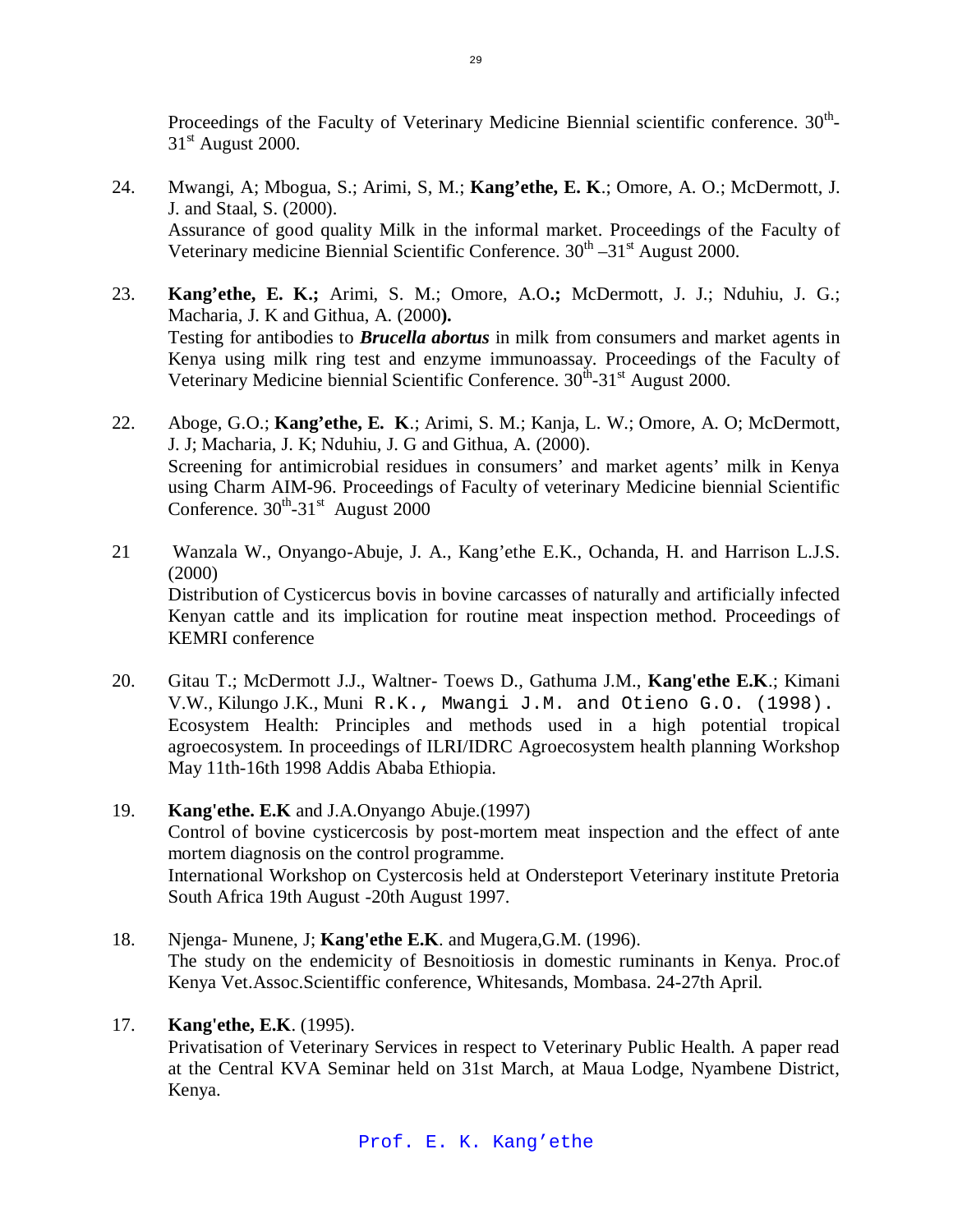## 16. **Kang'ethe, E. K**; H. Sasaki and L.H. Otieno. (1994).

Blood meal sources of G.pallidipes and G.longipennis from control and non-control areas and animal watering points in Nguruman, South Western Kenya. In the proceedings of the Satellite meeting on Tsetse behaviour and Ecology of the 3rd International Conference on Tropical Entomology, held on  $6<sup>th</sup>$  -  $9<sup>th</sup>$  November, Mombasa, Nairobi.

# 15. **Kang'ethe, E. K**. (1994)

.Approaches to Meat Species identification. Paper read at the National Veterinary Public Health Seminar held on 14th - 18th November, 1994 at EAST College, Embu.

# 14. **Kang'ethe E.K**. (1993).

Residues in Meat:- A Threat to the Meat Industry in Kenya. A Paper read at the National Veterinary Public Health Seminar held on 18th - 23rd July 1993 at Kakamega Golf Hotel.

# 13**. Kang'ethe E.K**. (1993).

The status of Cysticercosis and Hydatidosis in Central Province of Kenya and their Economic Impact. A Paper read at the National Veterinary Public Health Seminar held on 18th - 23rd July at Kakamega Golf Hotel.

# 12. **Kang'ethe E.K**. (1993).

Meat Speciation: Practical procedures and recommended methods. A paper read at the National Veterinary Public Health Seminar held on 18th -23rd July at Kakamega Golf Hotel.

## 11. **Kang'ethe E.K**. (1993).

Recent Advances in Meat Preservation. Paper read at the Kenya Veterinary Association Central Region Meeting held on 25-27th Feb, Meru.

# 10. Arimi, S.M.; Mosabi, J.M. and **Kang'ethe, E.K**. (1990).

Streptococcus agalactiae serotypes isolated from milk in Kenya. In International Conference of Mastitis Physiology and Pathology, University of Ghent, Belgium.

## 9. Mosabi, J.M.; Arimi, S.M and **Kang'ethe, E.K**. (1990).

Isolation of Streptococcus agalactiae from bulk milk using two selective media: Thallium Crystal Violet Toxin (TKT) agar and Rapid GBS medium. In the proceedings of the 2nd Faculty of Veterinary Medicine Annual Scientific Conference.19th - 21st Sept.1990. Kabete.Kenya.

## 8. **Kang'ethe, E.K**. (1990).

Determination of the molecular weight of partially purified thermostable muscle antigen using gel-filtration technique. In the proceedings of the 36th International Congress of Meat Science and Technology, 27th Aug.-1st Sept..1990, Havana. Cuba. pp 254-262.

7. Kayihura, M.; **Kang'ethe, E.K**.; Kaburia, H.F.A. and Arimi, S.M.(1989).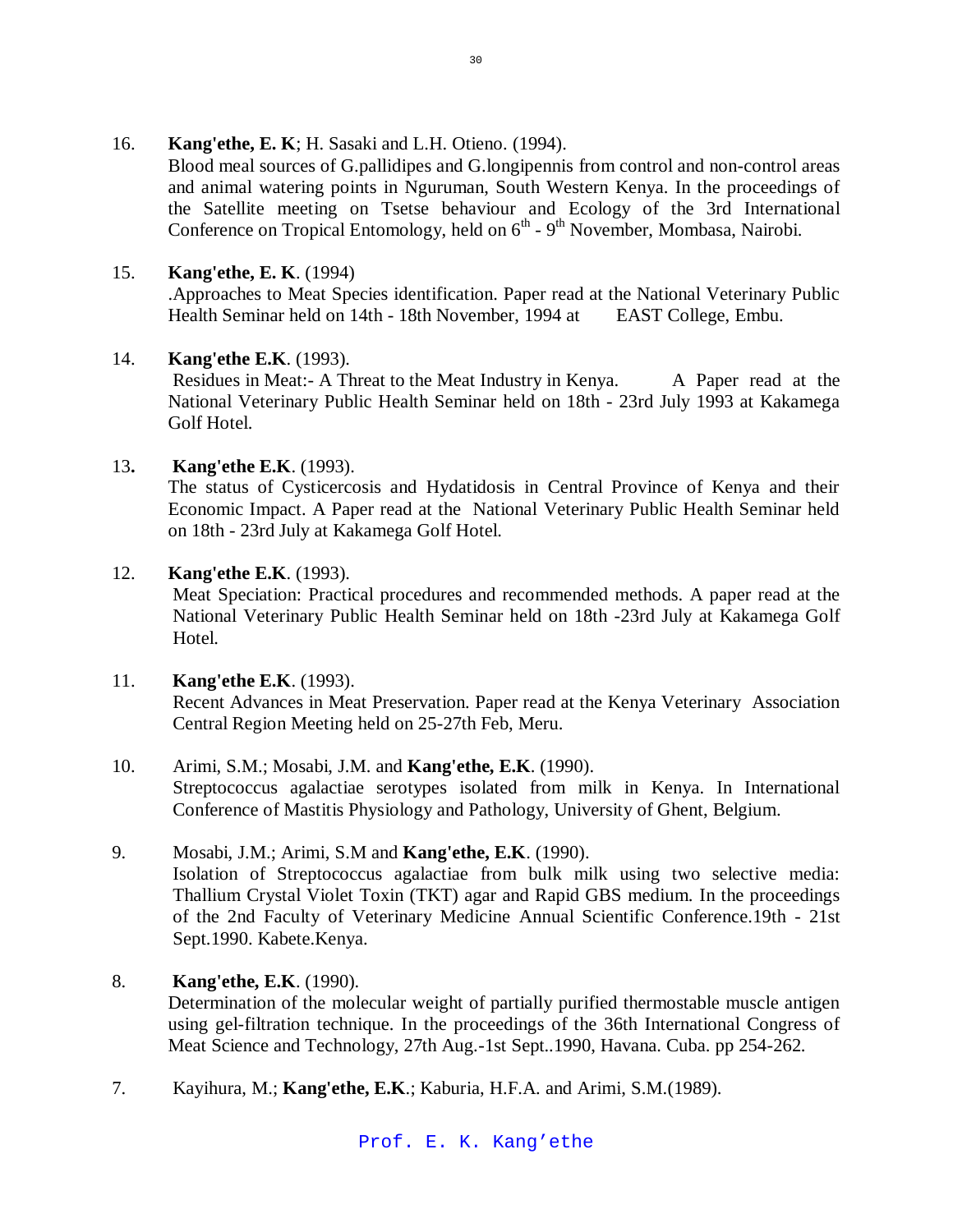Microbiological quality of Kenyan and imported honey. In the proceedings of the 1st Faculty of Veterinary Medicine Annual Scientific Conference. Kabete. Kenya. Bull. Anim. Hlth. and Prod .in Afr. Vol 1 203-206

# 6. **Kang'ethe, E.K**. (1989).

Use of physico-chemical methods in meat species identification. In the proceedings of the 1st Faculty of Veterinary Medicine Annual Scientific Conference. Kabete. Kenya. Bull. Anim. Hlth. and Prod in Afr. Vol 1 193-197.

# 5. **Kang'ethe, E.K**. (1988).

Use of Enzyme immunoassay techniques in speciation of animal meats. Paper read at the Eastern and Southern Africa Regional Conference of Animal production society. 23rd-25th Nov. Nairobi. Kenya.

# 4. **Kang'ethe, E.K.** (1987).

Serological identification of meat species. Paper read at the 2nd Annual Symposium of the Animal Production Society of Kenya, 26th-27th Nov. Kabete. Kenya.

# 3. **Kang'ethe, E.K.** (1987).

An Approach to Food Hygiene and Quality Control in Developing Countries. Paper read at the National Veterinary Public Health Seminar, 15-19th June. AIC, Kabete. Kenya.

# 2. **Kang'ethe, E.K**. and Lindqvist, K.J. (1987).

Species identification of Organs using Antisera to thermostable meat antigens. In the proceedings of the 33rd International Congress of Meat Science and Technology, 2nd-7th Aug. Helsinki. Finland. pp 377-378.

1. Patterson, R.L.S, Jones, S.J. and **Kang'ethe, E.K**. (1983). Immunological identification of Meat Species. In proceedings of the 29th European Meeting of Meat Research Workers, Italy Vol. 2 657-662.

# **CONFERENCES AND SEMINARS ATTENDED**

1. 3rd Annual Medical Scientific Conference of KEMRI and KETRI, 1st - 5th Feb.1982.

2. CEC Symposium on Biochemical identification of Meat Species. Brussels, Belgium. 27th - 29th Nov.1984.

3. National Veterinary Public Health Seminar, AIC. Nairobi 15th -19th June 1987.

- 4. 33rd ICoMST, Helsinki, Finland. 6th -9th Aug.1987.
- 5. National Food Control Seminar, Professional Centre, Nairobi. 6th 9th Oct.1987.
- 6. 2nd Annual Symposium of the Animal Production Society of Kenya. Kabete, Nairobi 26th -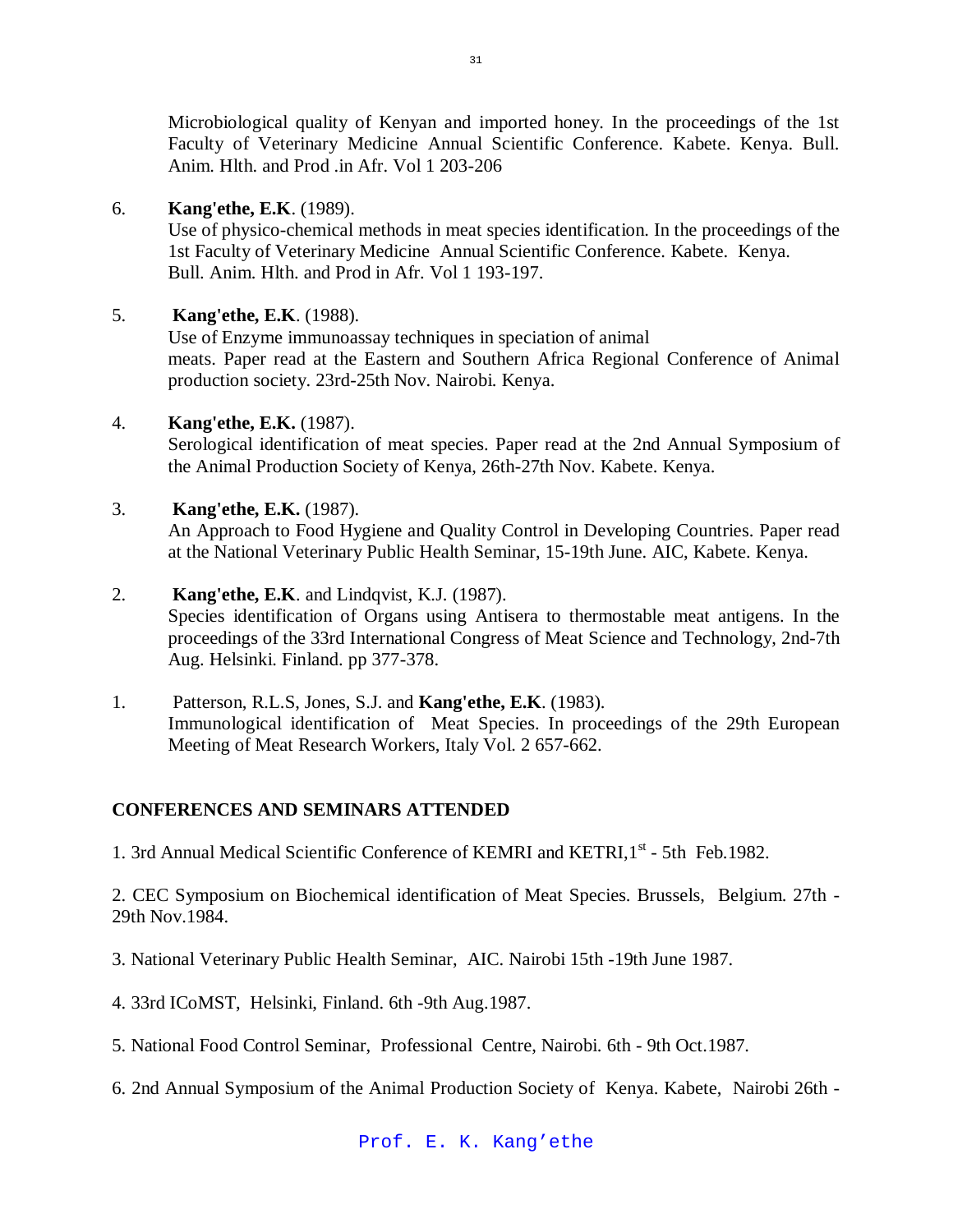27th Nov.1987.

7. Eastern and Southern Africa Regional Conference of Animal Production Society. Nairobi. Kenya. 23rd -25th Nov.1988.

8. 1st Faculty of Veterinary Medicine Annual Scientific Conference. Kabete, Kenya. 20th -22nd Sept.1989.

9. 2nd Faculty of Veterinary Annual Scientific Conference, Kabete, Kenya. 19<sup>th</sup> - 21st Sept.1990.

10. 36th ICoMST , Havana, Cuba. 27th -1st Sept.1990.

11. Kenya Veterinary Association Central Region Seminar. Meru, Kenya. 25th – 27th Feb.1993.

12. National Veterinary Public Health Seminar. Kakamega, Kenya. 18th -23rd July 1993.

13. National Veterinary Public health Seminar. EAST College Embu, Kenya. 14th - 18th Nov. 1994.

14. Satellite meeting on Tsetse Behaviour and Ecology of the 3rd International Conference on Tropical Entomology. Mombasa, Kenya. 6th - 9th Nov.1994.

15. Kenya Veterinary Association Central Region Seminar, Maua, Kenya. 30th -31st March 1995.

16. National Workshop to revise Tsetse distribution map of Kenya. KETRI, Muguga 17-18th April, 1996.

17. First Research Coordination meeting on improved attractants for enhancing the efficiency of Tsetse fly suppression operations and barrier systems used in Tsetse control\eradication campaign. KETRI, Muguga, 23<sup>rd</sup> - 27th Sept. 1996.

18. International Workshop on Cystercosis held at Ondersteport Veterinary Institute, Pretoria, South Africa, from 18th- 20th August 1997.

19. Faculty of Veterinary Medicine Biennial Scientific Conference, University of Nairobi, Kabete Campus,  $30^{th}$ -  $31^{st}$  August 2000.

20  $3<sup>rd</sup>$  All Africa Conference on Animal Agriculture and  $11<sup>th</sup>$  Conference of the Egyptian Society of Animal Production. Alexandria, Egypt. Nov. 6th-9<sup>th</sup>. 2000.

21. BushmeatTraining Development Workshop, held at College of African Wildlife Management, Mweka, Moshi, Tanzania, on 7<sup>th</sup>--9<sup>th</sup> May 2002.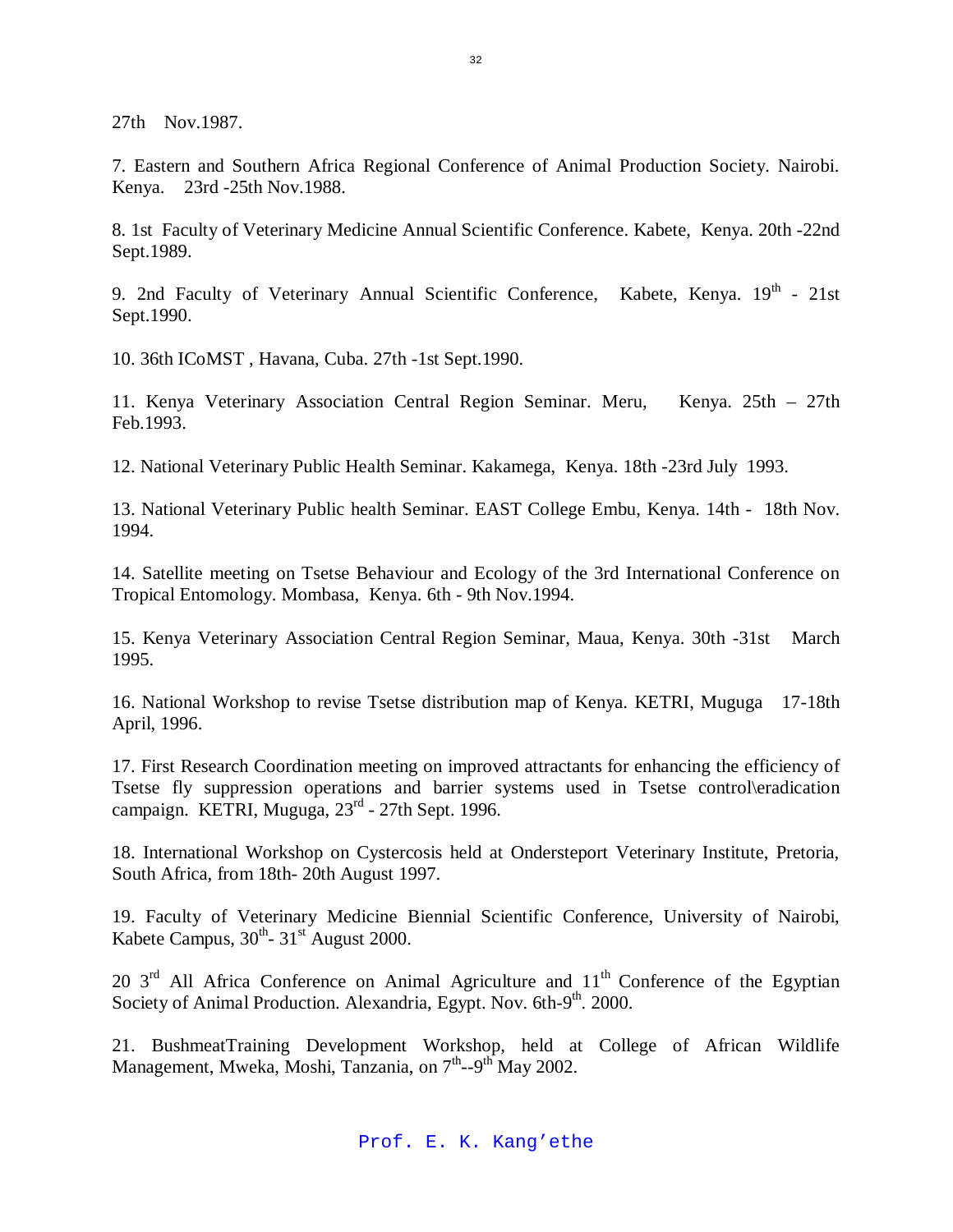# **VISITS TO OTHER LABORATORIES**

(i) AFRC, Food Research Institute, Bristol Laboratory for 3 weeks in December 1984.

(ii) Unilever Research Laboratories, Colworth, Bedfordshire. Dec.1984.

(iii) AFRC, Food Research Institute, Bristol Laboratory for 4 weeks in August 1987.

(iv) Ministry of Agriculture Fisheries and Food. Food Science Division, Great Westminster House. London 1987.

(v) Norwich City College, Ipswich Road, Norwich, Norfolk. 1987.

(vi) International Center of Insect Physiology and Ecology (ICIPE). August 1991- July 1992. On Sabbatical leave and from March to November 1993. During this period I was setting up an immunoassay procedure for identifying insect blood meals to incorporate it in the integrated tsetse management using applied research.

(VI) University of Guelph, Department of Environmental Biology 1998 (June - August). Learning use of enzyme immunoassays for monitoring the presence of residues in the environment.

# **AWARDS**

.

1. Institute of Food Science and Technology of U.K. **Maurice Ingram Memorial Prize** for an Outstanding Performance in M.Sc. in Advanced study and Research in Meat Science. 13th Jan. 1982.

2. International Livestock Research Institute, the **2002 Neville Clarke Award** for Outstanding Teamwork in Analysis of Milk- borne Public Health risks in milk markets in Kenya.

3. A certificate of recognition for the best Researcher in the Faculty of Veterinary Medicine, University of Nairobi for 2005-2006.

## **RESPONSIBILITIES**

- (i) Member of the Editorial Committee of the Faculty of Veterinary Medicine Annual Scientific Conference.
- (ii) Co-coordinator of the Master of Veterinary Public Health (MVPH) Programme (1988-1991).
- (iii) Member of the Faculty of Veterinary Medicine Postgraduate Studies Committee (1993 –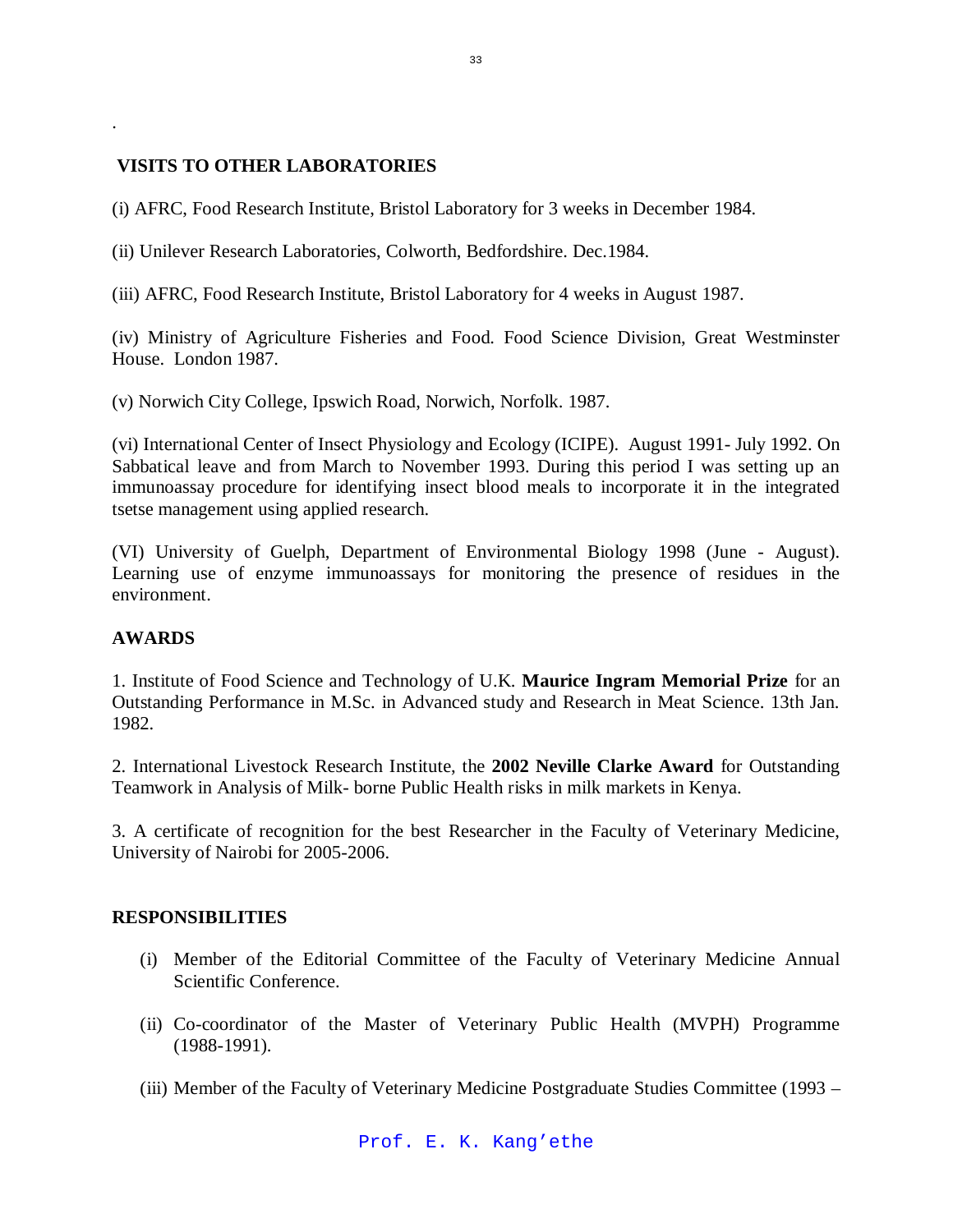2000).

- (iv) Chairman of the Department Planning, Programming, Budgeting and Finance Task Force Committee (PPBF) responsible for the 10 year Development Plan.
- (v) Associate Editor of the Kenya Veterinarian and currently member of the Editorial **Committee**
- (vi) Member of the Technical Committee on Meat and Meat Products, Kenya Bureau of Standards for six years and currently Chairman of Industry Committee on Meat and Meat products Kenya Bureau of Standards.
- (vii) Acting Section Head, Public Health Section, Department of Public Health Pharmacology and Toxicology, 1994 -1995.
- (viii) Chairman, Faculty of Veterinary Medicine, Post Graduate Studies Committee (1997- 2000).
- (ix) Member of University of Nairobi / Kari MoU Steering Committee.

### **EXTERNAL EXAMINER**

1. Makerere University, Department of Veterinary Public Health and Preventive Medicine, faculty of Veterinary Medicine, 1999- 2001.

2. Moi University –School of Health Sciences, Department of Environmental Health 2005- to date

- 3. Kenya Methodist University, Department of Applied Biology, 2007
- 4. University of Swaziland, School of health Sciences, Department of Environmental Health.,2007
- 5. Kenyatta University, School of Zoology
- 6. Jomo Kenyatta University of Agriculture and Technology. INTROMID

#### **ASSOCIATIONS**

- (i) Member Kenya Veterinary Association.
- (ii) Member Animal Production Society of Kenya.